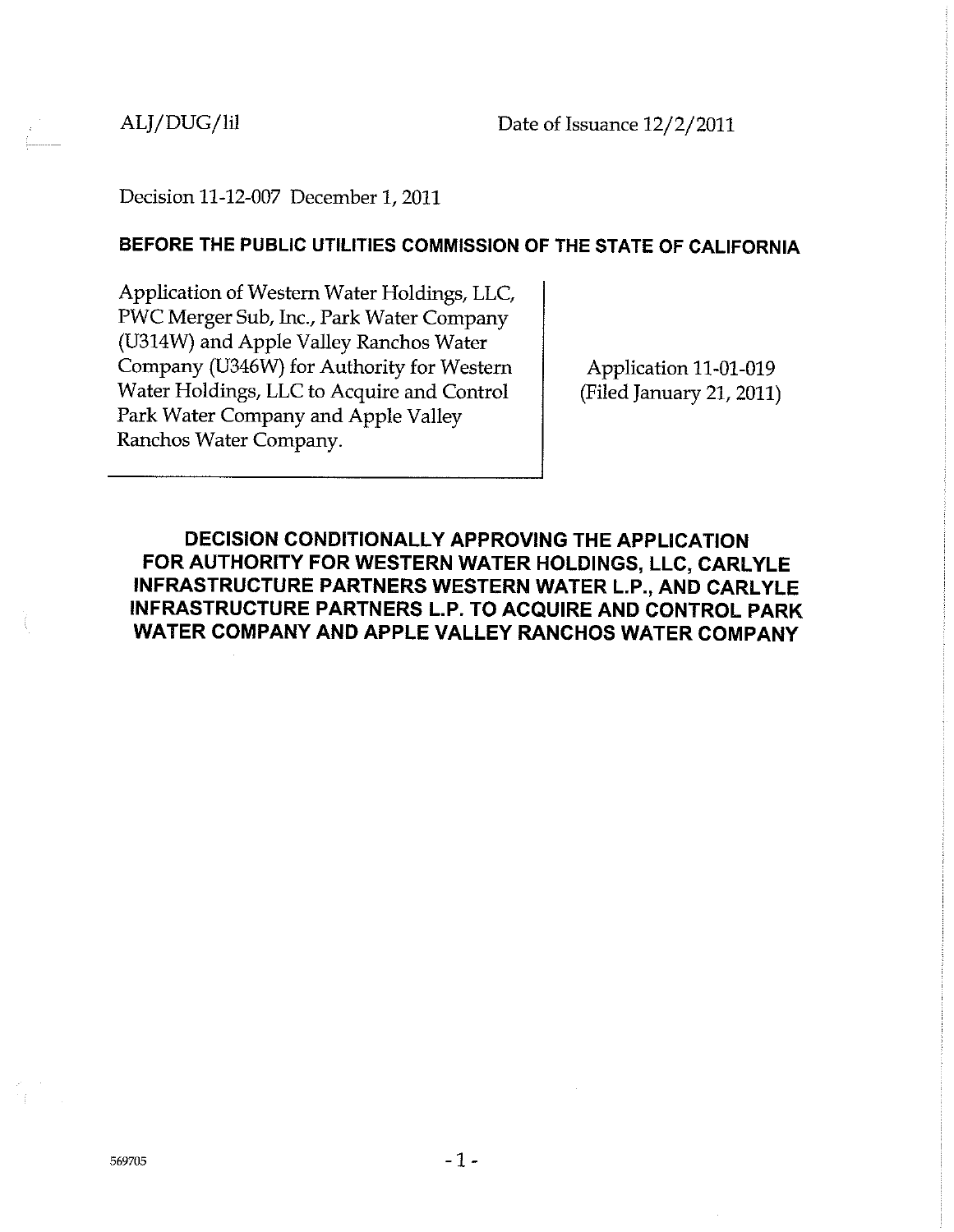# **TABLE OF CONTENTS**

# **Title**

 $\hat{f}$ 

# Page

| DECISION CONDITIONALLY APPROVING THE APPLICATION FOR<br>AUTHORITY FOR WESTERN WATER HOLDINGS, LLC, CARLYLE |                                                                    |
|------------------------------------------------------------------------------------------------------------|--------------------------------------------------------------------|
|                                                                                                            | INFRASTRUCTURE PARTNERS WESTERN WATER L.P., AND CARLYLE            |
|                                                                                                            | INFRASTRUCTURE PARTNERS L.P. TO ACQUIRE AND CONTROL PARK           |
| WATER COMPANY AND APPLE VALLEY RANCHOS WATER COMPANY 1                                                     |                                                                    |
| 1.                                                                                                         |                                                                    |
| 2.                                                                                                         |                                                                    |
| 3.                                                                                                         |                                                                    |
|                                                                                                            | 3.1. Standard of Review for a Transfer of Control by Acquisition 5 |
|                                                                                                            |                                                                    |
|                                                                                                            |                                                                    |
|                                                                                                            |                                                                    |
| 4.                                                                                                         |                                                                    |
|                                                                                                            |                                                                    |
|                                                                                                            | 4.2. Carlyle                                                       |
| 5.                                                                                                         |                                                                    |
|                                                                                                            |                                                                    |
|                                                                                                            |                                                                    |
|                                                                                                            |                                                                    |
|                                                                                                            | 5.4. Limited Life of Carlyle Infrastructure Partners L.P17         |
| 6.                                                                                                         |                                                                    |
| 7.                                                                                                         |                                                                    |
| 8.                                                                                                         |                                                                    |
| 9.                                                                                                         |                                                                    |
|                                                                                                            |                                                                    |
| <b>Findings of Fact</b><br>21                                                                              |                                                                    |
| Conclusions of Law<br>21                                                                                   |                                                                    |
| <b>ORDER</b><br>23                                                                                         |                                                                    |

# ATTACHMENT A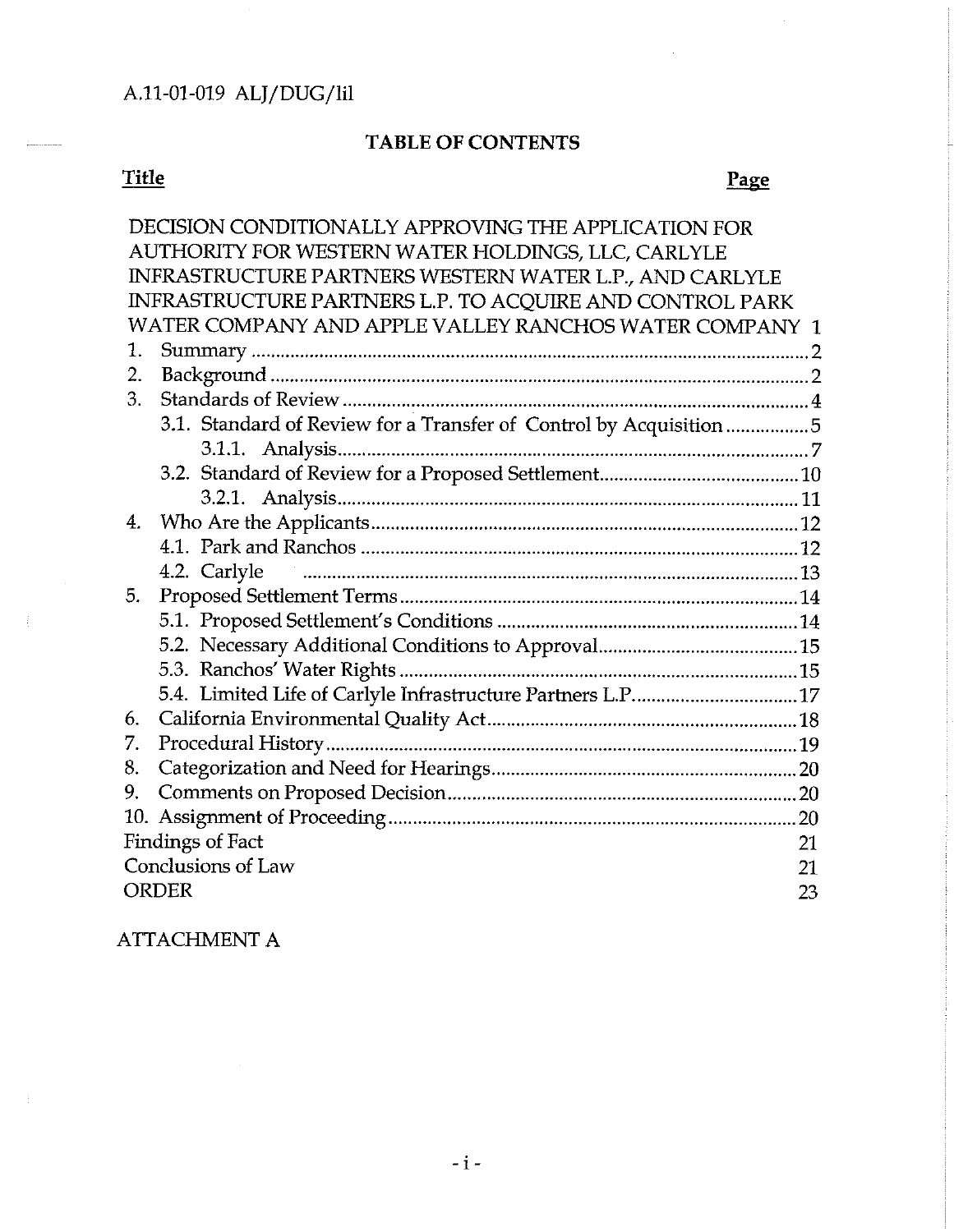## **DECISION CONDITIONALLY APPROVING THE APPLICATION FOR AUTHORITY FOR WESTERN WATER HOLDINGS, LLC, CARLYLE INFRASTRUCTURE PARTNERS WESTERN WATER L.P., AND CARLYLE INFRASTRUCTURE PARTNERS L.P. TO ACQUIRE AND CONTROL PARK WATER COMPANY AND APPLE VALLEY RANCHOS WATER COMPANY**

#### **1. Summary**

Today's decision conditionally approves the transfer of control of Park Water Company (Park) and Apple Valley Ranchos Water Company (Ranchos) to Western Water Holdings LLC. The latter is wholly-owned by Carlyle Infrastructure Partners Western Water L.P., which in turn is wholly-owned by Carlyle Infrastructure Partners L.P. The decision adopts a proposed settlement between all the applicants and the Division of Ratepayer Advocates; we incorporate the proposed terms and conditions of the proposed settlement after we clarify that none of the conditions may be viewed as limiting the Commission's future discretion. We expand upon the requirement in the proposed settlement imposing a clarified condition that Western Water Holdings LLC must preserve and maintain certain water rights held by Ranchos based upon our clear record concerning those rights. Finally, we also require as a condition of approval that Carlyle Infrastructure Partners L.P., a limited life entity, must file an application with a specific plan for the future disposition of Park and Ranchos no later than 18 months before Carlyle Infrastructure Partners L.P. is dissolved, or otherwise terminated, or modified.

This decision changes no rates or charges and the proceeding is closed.

#### **2. Background**

Park Water Company (Park) wholly-owns and operates Apple Valley Ranchos Water Company (Ranchos). Both are Class A water utilities regulated by the California Public Utilities Commission. Western Water Holdings LLC,

-2-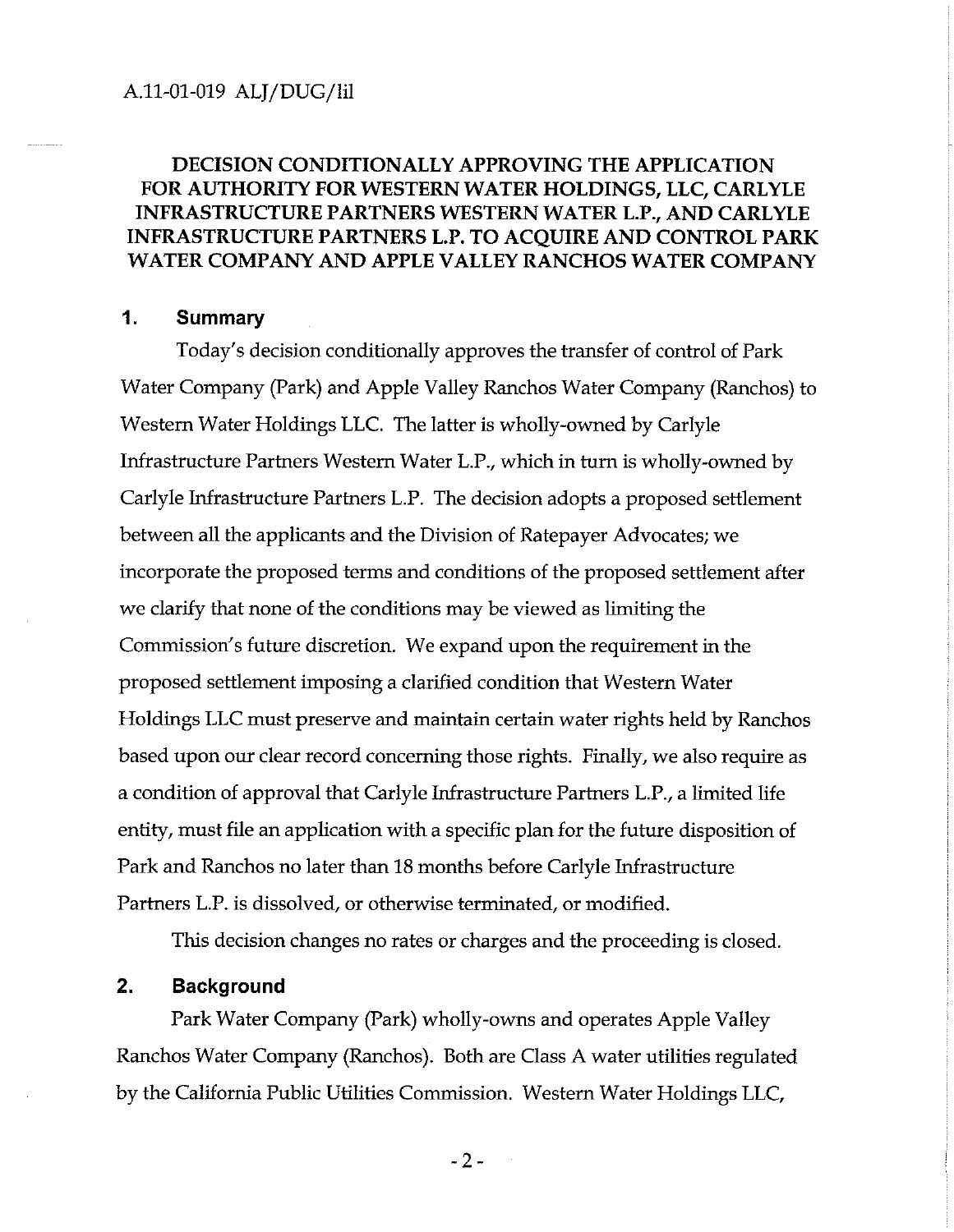PWC Merger Sub, Inc. (Merger Sub), Park and Ranchos (collectively Applicants) filed this joint application seeking Commission authorization for Merger Sub to merge with and into Park, and for Western Water Holdings LLC to thereby acquire and control, directly or indirectly, Park and Ranchos (the Transaction). Both Merger Sub and Western Water Holdings LLC are wholly-owned subsidiaries of Carlyle Infrastructure Partners Western Water L.P. (CIP Western Water), which is wholly-owned by a group of investment fund vehicles associated with Carlyle Infrastructure Partners L.P. (collectively Carlyle Infrastructure). (Application at 1.)1 Park will be the surving entity post-merger as a wholly-owned subsidiary of Western Water Holdings LLC, which will own 100% of the outstanding stock of Park. Park will continue to won Ranchos. (Application 2, 10.) As further explained in the application, this transfer is intended to provide an orderly transition from the close control of Park by an individual, Mr. Henry Wheeler, to a new owner, Western Water Holdings LLC. As used in this decision, these various related acquiring entities are referred to collectively as "Carlyle."

As discussed further in today's decision, the Commission's Division of Ratepayer Advocates (DRA) reviewed the transaction and entered into a proposed settlement with the Applicants. There is no other testimony, evidence, or filing offered by DRA except for the proposed settlement and DRA's initial protest.

<sup>&</sup>lt;sup>1</sup> The application further says that Carlyle Infrastructure Partners, L.P., "and the associated investment fund vehicles that together comprise Carlyle Infrastructure [are all] privately held Delaware limited partnerships." (Application at 6.)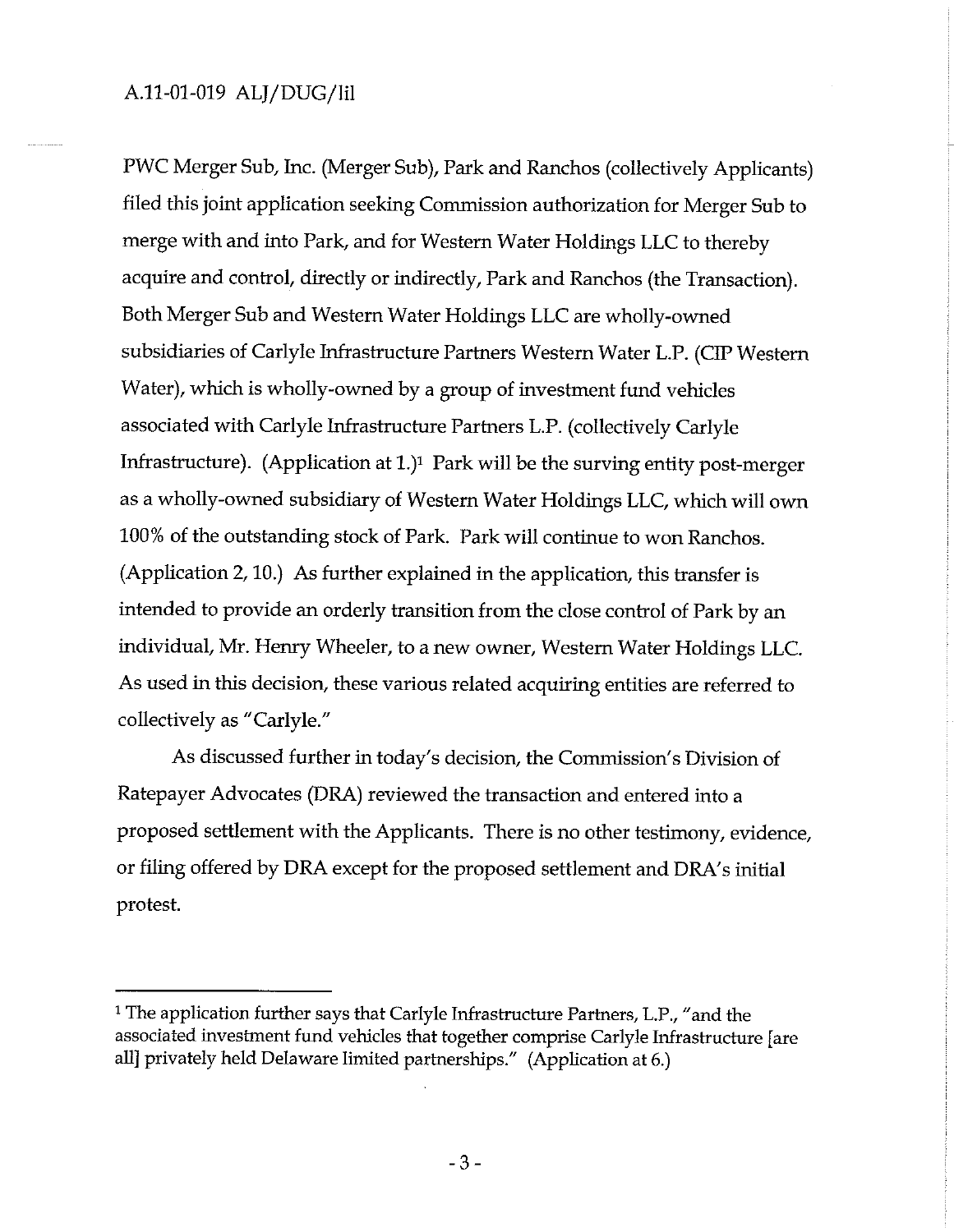The Town of Apple Valley (Town) also protested the application and filed comments on the proposed settlement. As a result, we investigated whether the proposed transfer of Ranchos, which serves Town, would place at risk of impairment or loss valuable water rights held by Ranchos. The security and preservation of those rights is discussed further, below. Town also expressed concern whether Carlyle, as the new owner, would provide adequate infrastructure investment for Ranchos to provide safe and reliable service. We discuss this concern below.

Several additional entities filed protests and were consequently granted party status. They did not participate in the settlement conference required by our rules when Applicants and DRA noticed a proposed settlement and did not file comments on the motion for the adoption of the settlement although they remain on the service list as parties.

#### 3. **Standards of Review**

In this proceeding, there are two relevant standards of review. The primary standard concerns the requested relief. Applicants bear the burden of proof to show that the regulatory relief they request is just and reasonable. In order to authorize the proposed transfer of control over Park and Ranchos the Commission must find that the transaction satisfies the standard of review applicable to transfers, which we describe in section 3.1 below.

The second standard of review, which we describe in section 3.2 below, concerns the settlement between Applicants and DRA. In general, a settlement should help the Commission to determine whether the requested relief is justified. Thus, a settlement may propose responses intended to satisfy objections to the requested relief. Here, the settlement provides various conditions and commitments to which Applicants agree, and which attempt to

-4-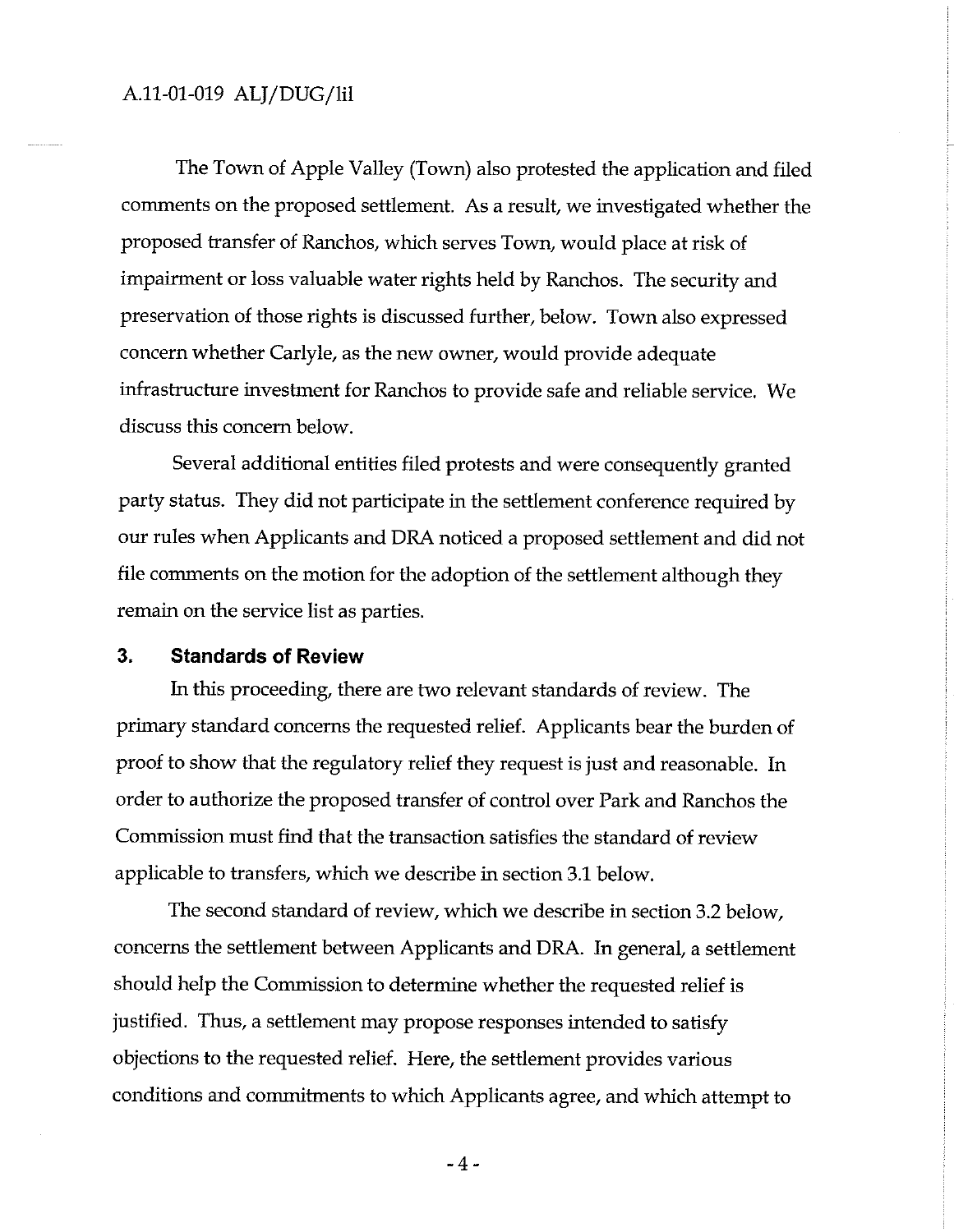address objections raised in protests by DRA, Town, and others. In essence, the Commission will find that the settlement should be approved to the extent we are satisfied it fairly resolves those objections.

#### **3.1. Standard of Review for a Transfer of Control by Acquisition**

We begin our analysis by summarizing the statutes with most direct bearing on whether this merger and transfer of control is consistent with the law and in the public interest. Pub. Util. Code § 851, in relevant part, requires Commission approval before a public utility may sell the whole or any part of its system and § 852 requires a public utility to secure Commission authority before acquiring any capital stock of any other public utility;§ 854(a) requires Commission authorization before any person or corporation may acquire or merge with any public utility. These two sections apply if the acquiring entity is already a utility and are therefore relevant to other comparable recent examples of transfers of control discussed below. However, clearly applicable here as well as in the recent comparable transfers, § 854(d) requires the Commission to consider reasonable "options" to the applicants' proposal recommended by other parties, in order to determine whether comparable short-term and long-term economic savings can be achieved through other means while avoiding the possible adverse consequences of the proposal. The Commission has long interpreted the above code sections to prohibit acquisitions, mergers, and transfers of control unless the Commission finds the proposed transaction to be in the public interest.

In order to determine whether the proposed transaction is in the public interest, we note that the Commission has used both the "ratepayer indifference standard" (i.e., a showing that no negative effects result from the change of

-5-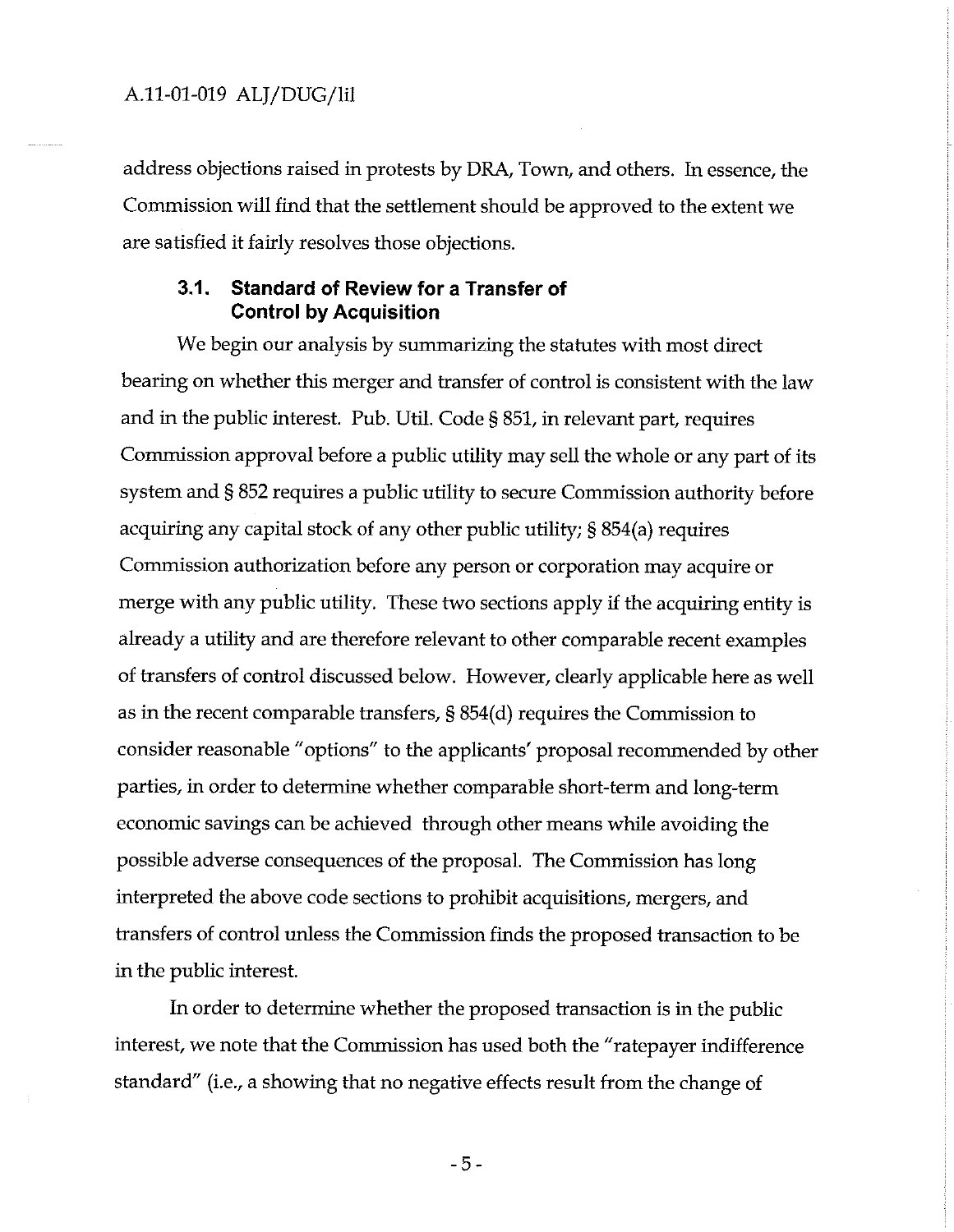control), and a net benefit standard (i.e., a showing that the transaction offers ratepayers some equitable share of the benefits the transaction will generate). *(Compare* D.00-05-047, 2000 Cal.PUC LEXIS 314, concerning California Water Services Company's purchase of Dominguez Water Company, et al. (CWS/Dominguez) *with* D.01-09-057, 2001 Cal. PUC LEXIS 826, concerning California American Water Company's acquisition of the water utility operations of Citizens Utilities (CalAm/Citizens).)

In D.00-05-047, the Commission approved the purchase under the ratepayer indifference standard.<sup>2</sup> The dissent stated that approvals for transfers of utility property under § 851 et seq. should include a finding of ratepayer benefit. *(See* D.00-05-047, 2000 Cal. PUC LEXIS 314 \*\*60-61.) The dissent also stated that while it was not necessary to address the public interest considerations listed in Pub. Util. Code§ 854(b) and§ 854(c), since these sections do not apply by their terms to water utilities, this itemization of issues may inform the Commission's deliberations on how to strike the public interest balance. *(Id.* at note 2.)

In the Cal-Am/Citizens matter, the Commission concluded that, for an acquisition subject to § 2720<sup>3</sup> to be in the public interest under § 851 and § 854(a), it must offer ratepayers an equitable share of the benefits the transaction will

<sup>2</sup> Decision (D.) 00-09-042, which denied rehearing of D.00-05-047, concluded that D.00-05-047, although expressly relying only on ratepayer indifference, also satisfied the more stringent ratepayer benefit standard by finding definite, quantifiable benefits flowing from the purchase.

<sup>3</sup> Section 2720 is part of the Public Water Systems Investment and Consolidation Act of 1997 (Pub. Util. Code§ 2718 et seq.), which sets out a procedure for establishing rates at fair market value following the completion and approval of an acquisition of a public water system by a regulated water utility.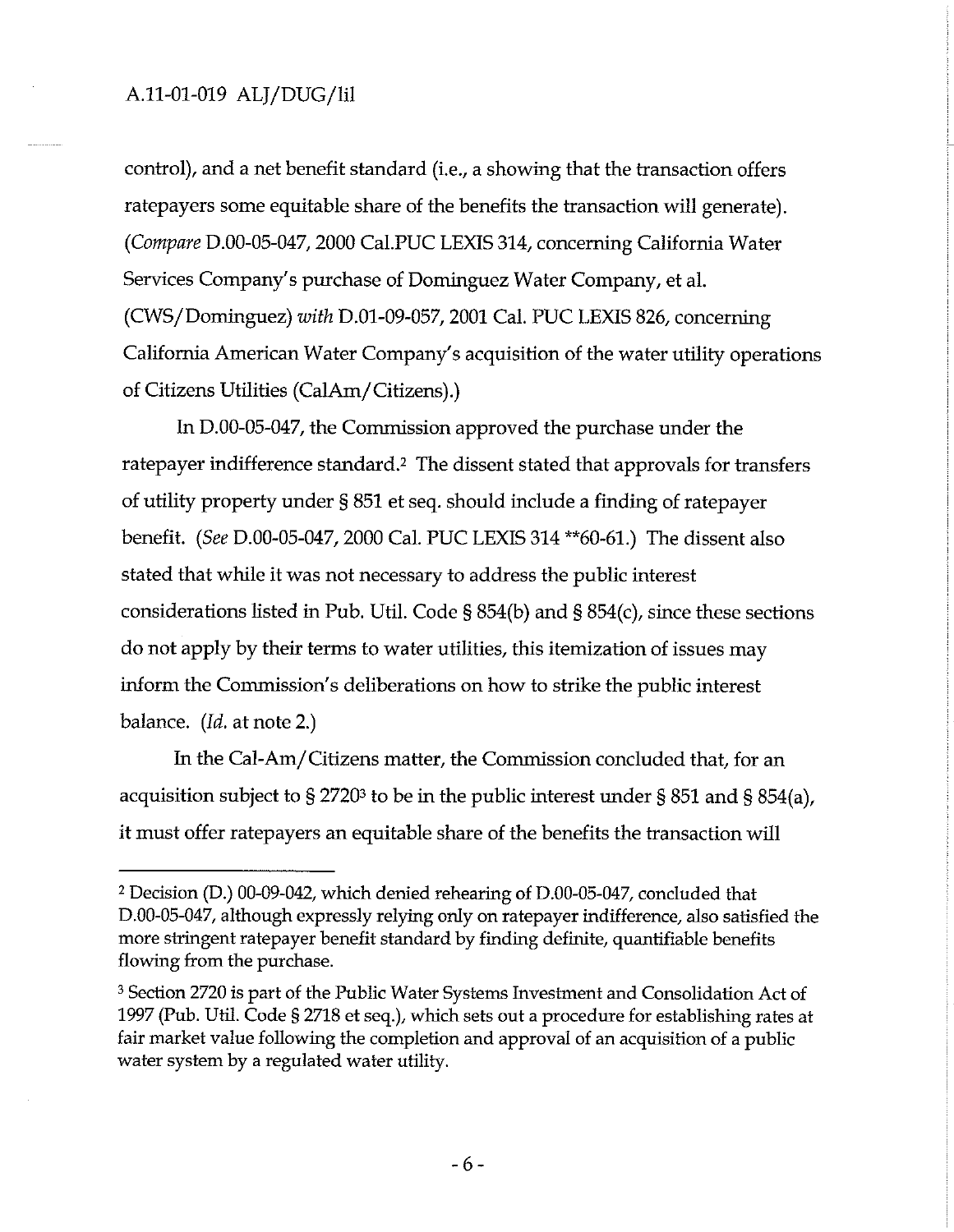generate. (See D.01-09-057, 2001 Cal. PUC LEXIS 826, \* 107, Conclusion of Law 8). The Commission also concluded that while § 854(b) and § 854(c) do not by their terms apply to water utilities, the Commission may, but need not, consider the extent to which the factors set forth in those sections bear on the public interest. *(Id.* at Conclusion of Law 9.) Section 2720 does not apply to the proposed transfer of control because Carlyle is not a water corporation. Accordingly, here we will apply the ratepayer indifference standard.

#### **3.1.1. Analysis**

Both Cal-Am/Citizens and CWS/Dominguez differ from this proceeding in one important respect. The Cal-Am/Citizens and CWS/Dominguez transactions involved the merger of California water utilities, and the applicants in those proceedings projected operational and administrative synergies from the merger of the affected entities. In this proceeding, applicants are not merging California water utilities; rather, this transaction involves an acquisition at a holding company level by Carlyle. For that reason, applicants cannot demonstrate that the transaction will eliminate redundancies; rather, they project Park and Ranchos will operate in a business-as-usual fashion and current senior management remains in place. The primary benefit of this transfer is to provide a new stable ownership group to replace the principal owner, a person over 80 years old who wishes to relinquish control of the utilities.

Pub. Util. Code§ 854(b) and (c) are applicable to certain mergers, acquisitions, or changes in control involving electric, gas or telephone utilities and are not by their terms applicable to this proceeding involving a water utility. However, as stated above, the Commission occasionally considers factors mentioned in those statutes even when, strictly speaking, the statutes do not apply, to determine if a proposed transaction is in the public interest.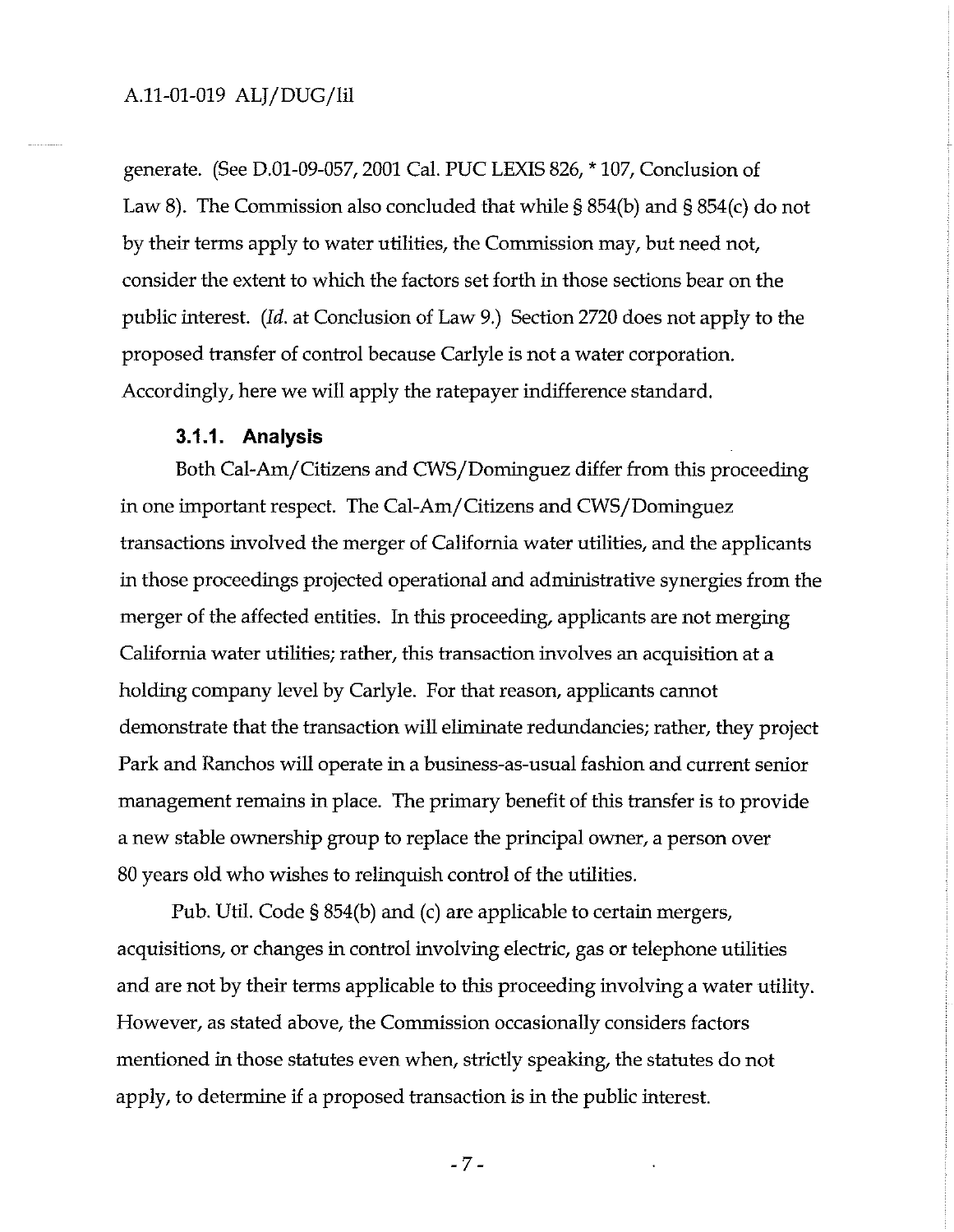Accordingly, Applicants were directed by the Judge at the prehearing conference to demonstrate whether this transaction could satisfy the public interest test of § 854(c).

Applicants filed Supplementary Information on March 11, 2011 (Supplement 1) responding to the applicability of eight criteria enumerated in § 854(c).

- (1) Maintain or improve the financial condition of the resulting public utility doing business in the state.
- (2) Maintain or improve the quality of service to public utility ratepayers in the state.
- (3) Maintain or improve the quality of management of the resulting public utility doing business in the states.

Applicants' response is persuasive that an orderly transfer from Henry Wheeler to Carlyle, and retaining existing managers and staff, will provide stability, expertise, and access to the capital markets, so that Park and Ranchos should remain financially healthy and provide reliable service. (Supplement 1 at 3 - 5.) Therefore we find no adverse consequences under these provisions of § 854.

(4) Be fair and reasonable to affected public utility employees, including both union and nonunion employees.

Applicants argue persuasively that the non-union employees all remain employed as before and executives are to be retained so that no jobs will be lost and the stable ownership allows employees to expect secure employment. (Supplement 1 at 5.) Therefore we find no adverse consequences under this provision of § 854.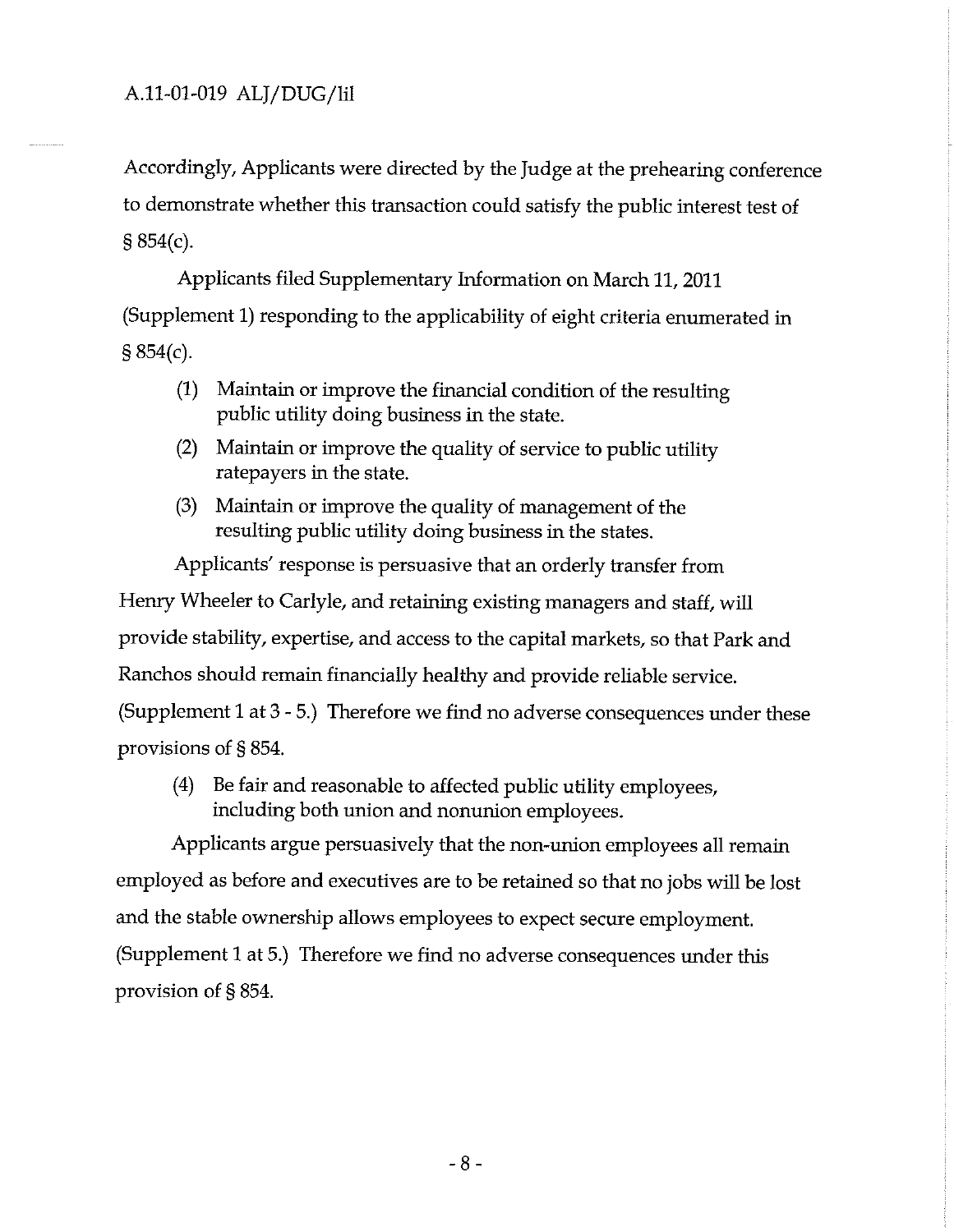(5) Be fair and reasonable to the majority of all affected public utility shareholders.

Henry Wheeler's family is the beneficial owner<sup>4</sup> of all but a small minority of the stock held by the University of California. No one objected to the proposed transfer and all shares will receive the same price. The current stock is otherwise illiquid, with no market for the stock to trade. Therefore applicants are persuasive that the proposed transfer is reasonable to current shareholders. (Supplement 1 at 6.) Therefore we find no adverse consequences under this provision of § 854.

(6) Be beneficial on an overall basis to state and local economies, and to the communities in the area served by the resulting public utility.

Applicants argue persuasively that the local community will be well served by the continued operation of Park and Ranchos by the same managers and employees. The new owners bring a strong financial basis to the operation and the utilities will therefore continue to serve the local communities. (Supplement 1 at 6-7.) Therefore we find no adverse consequences under this provision of§ 854(c).

(7) Preserve the jurisdiction of the commission and the capacity of the commission to effectively regulate and audit public utility operations in the state.

Applicants argue that there will be no change and we agree: nothing about this approval in any way alters, limits, or changes the Commission's authority to regulate Park and Ranchos. As noted elsewhere in this decision, nothing in the settlement conditions proposed by Applicants and DRA can in

<sup>4</sup> Application at 2.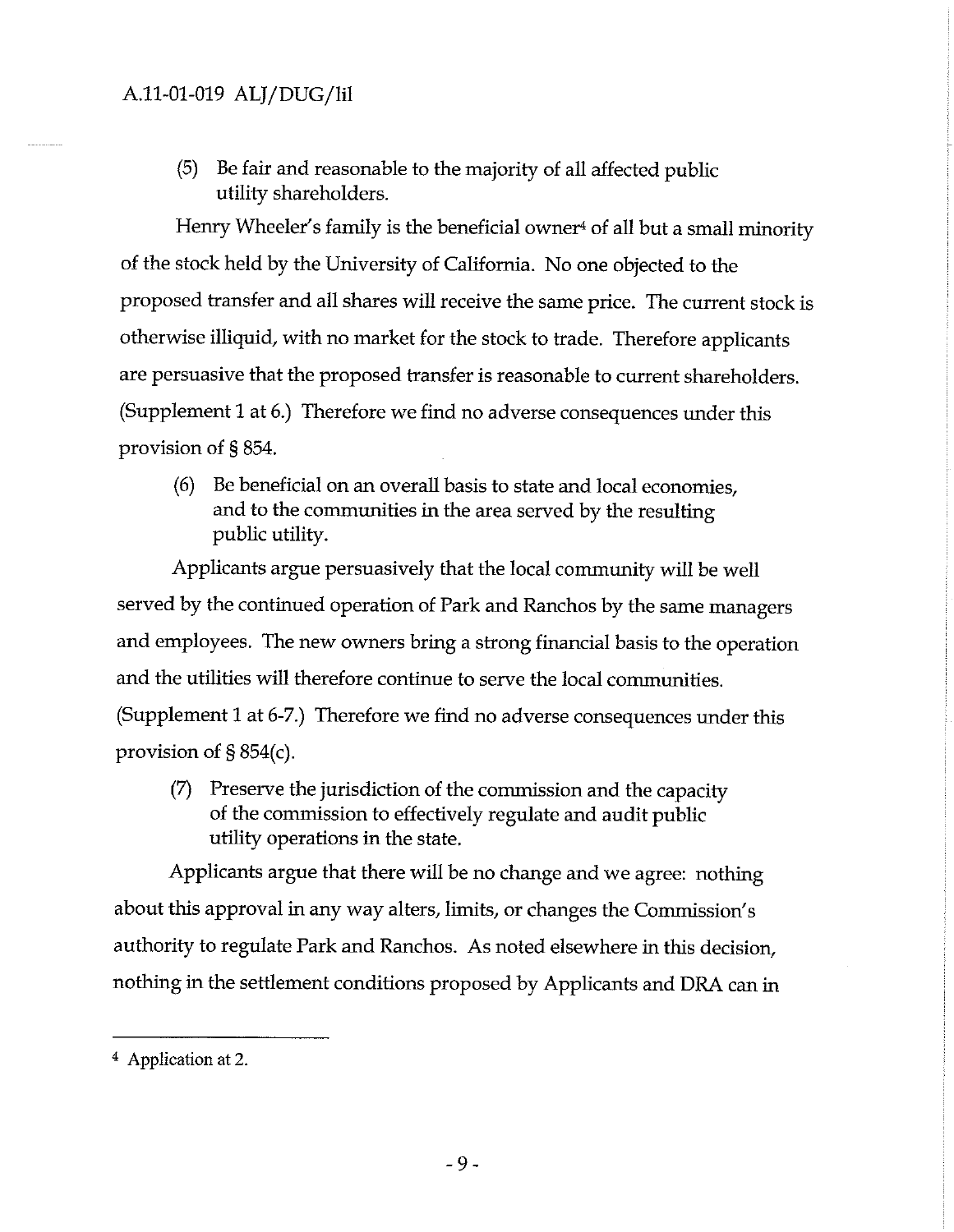anyway be construed in the future to have limited or preapproved any action by the Commission. Therefore we find no adverse consequences under this provision of§ 854(c).

(8) Provide mitigation measures to prevent significant adverse consequences which may result.

No one has identified any adverse consequences except for Town's concern over the integrity of water rights held by Ranchos. As we find elsewhere, those water rights are unharmed by the transfer and the new owner of Ranchos, Carlyle, is not able to alter, transfer, or encumber those rights without Commission authority. Therefore we find no adverse consequences under this provision of§ 854(c).

## 3.2. **Standard of Review for a Proposed Settlement**

The Commission's Rules of Practice and Procedure (Rules) specifically address the requirements for adoption of proposed settlements. The relevant rules are Rule 12.1 *Proposal of Settlemnts,* and Rule 12.5 *Adoption Binding, Not Precedential.<sup>5</sup>* Specifically, Rule 12.1 states in part:

(a) Parties may, by written motion any time after the first prehearing conference and within 30 days after the last day of hearing, propose settlements on the resolution of any material issue of law or fact or on a mutually agreeable outcome to the proceeding. Settlements need not be joined by all parties; however, settlements in applications must be signed by the applicant and, in complaints, by the complainant and defendant.

The motion shall contain a statement of the factual and legal considerations adequate to advise the Commission of the scope

s http://docs.cpuc.ca.gov/published/RULES PRAC PROC/105138- 11.htm#P623 143939.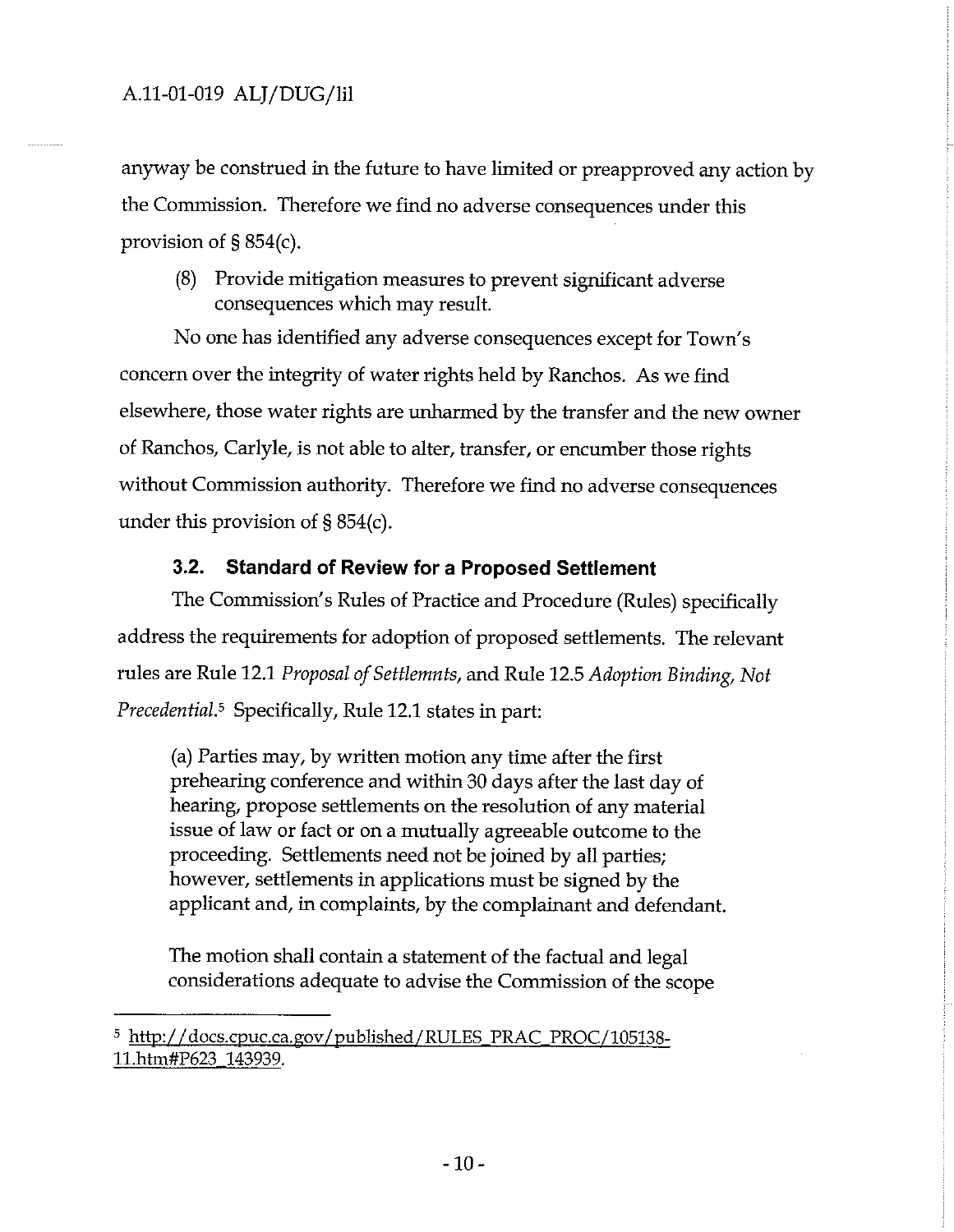of the settlement and of the grounds on which adoption is urged. Resolution shall be limited to the issues in that proceeding and shall not extend to substantive issues which may come before the Commission in other or future proceedings.

When a settlement pertains to a proceeding under a Rate Case Plan or other proceeding in which a comparison exhibit would ordinarily be filed, the motion must be supported by a comparison exhibit indicating the impact of the settlement in relation to the utility's application and, if the participating staff supports the settlement, in relation to the issues staff contested, or would have contested, in a hearing.

(d) The Commission will not approve settlements, whether contested or uncontested, unless the settlement is reasonable in light of the whole record, consistent with law, and in the public interest.

Rule 12.5 limits the future applicability of a settlement:

Commission adoption of a settlement is binding on all parties to the proceeding in which the settlement is proposed. Unless the Commission expressly provides otherwise, such adoption does not constitute approval of, or precedent regarding, any principle or issue in the proceeding or in any future proceeding.

#### **3.2.1. Analysis**

Based upon the record of this proceeding we find the settling parties complied with Rule 12.l(a) by making the appropriate filings and noticing a settlement conference. Based upon our review of the settlement documents we find that they contain a statement of the factual and legal considerations adequate to advise the Commission of the scope of the settlement and of the grounds for its adoption; that the settlement was limited to the issues in this proceeding; therefore we are able to find that the settlement complies with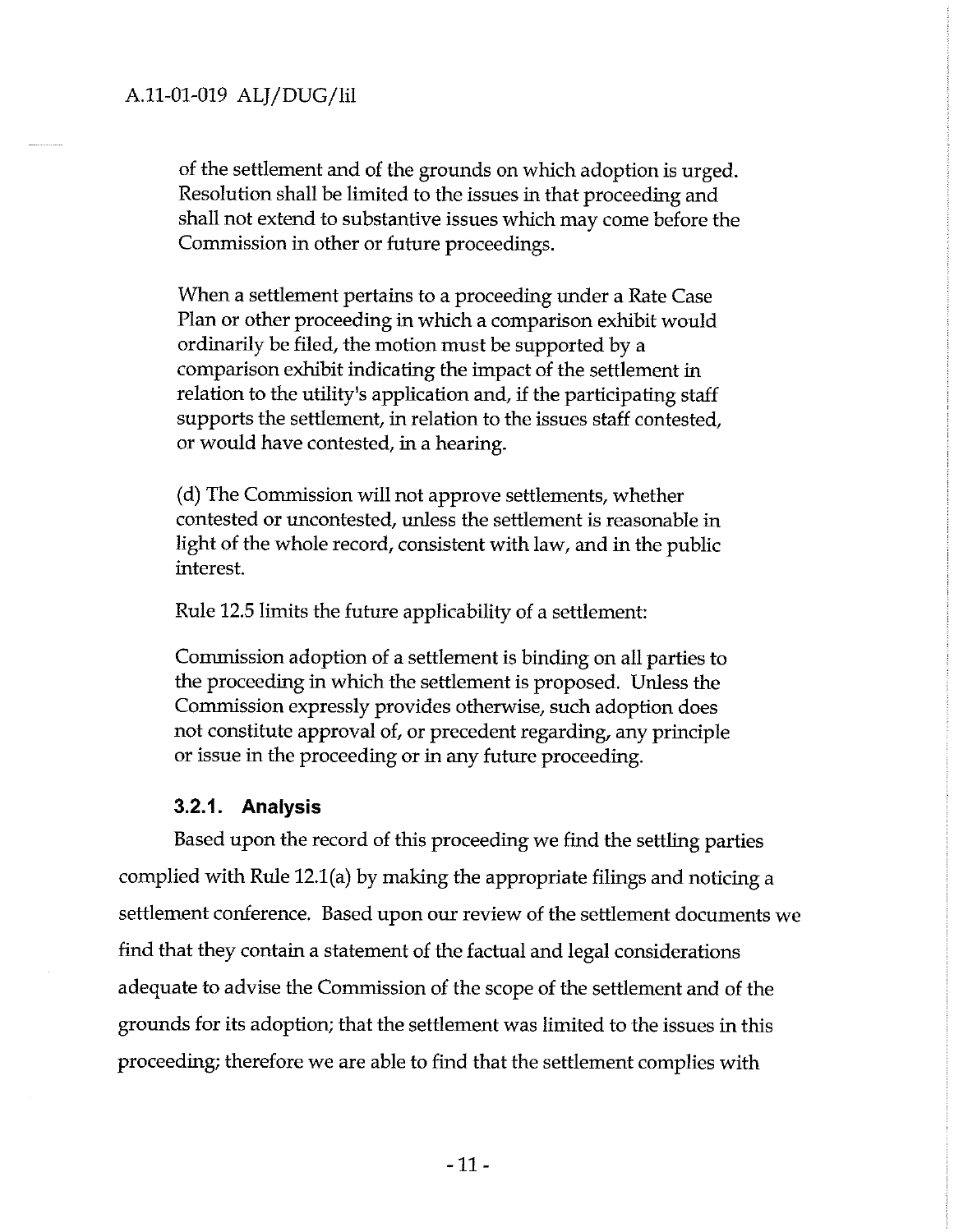Rule 12.l(a), and is reasonable in light of the whole record, consistent with law, and in the public interest.

Based upon our review of the settlement document we find, pursuant to Rule 12.5, that the proposed settlement would not unreasonably bind or otherwise impose a precedent in this or any future proceeding. We wish to emphasize that none of the conditions agreed to by applicants as a part of the settlement prejudge or limit the Commission's discretion in the future regulation of Park or Ranchos.

We do adopt an additional requirement that Carlyle Infrastructure Partners L.P., a limited life entity, must file an application with a specific plan for the future disposition of Park and Ranchos no later than 18 months before Western Water Holdings LLC is dissolved, or otherwise terminated, or modified. This application also applies to any transfer of Western Water Holdings LLC assets to any other Carlyle entity. With this additional requirement we find that we may adopt the terms and conditions of the proposed settlement and grant the transfer of control.

#### **4. Who Are the Applicants**

#### **4.1. Park and Ranchos**

Rancho is a wholly-owned subsidiary of Park. Both are Class A water utilities subject to the Commission's jurisdiction. Park is owned and controlled by Henry Wheeler. According to the application, he is in his eighties and now wishes to ensure an orderly and expeditious transfer of the companies to a new owner. Under the proposed agreement, Wheeler will be retained as a consultant and will be allowed to participate in lending to Park and Ranchos. These actions are addressed in the proposed settlement conditions and as found below we can adopt the settlement's conditions as reasonable and in the public interest.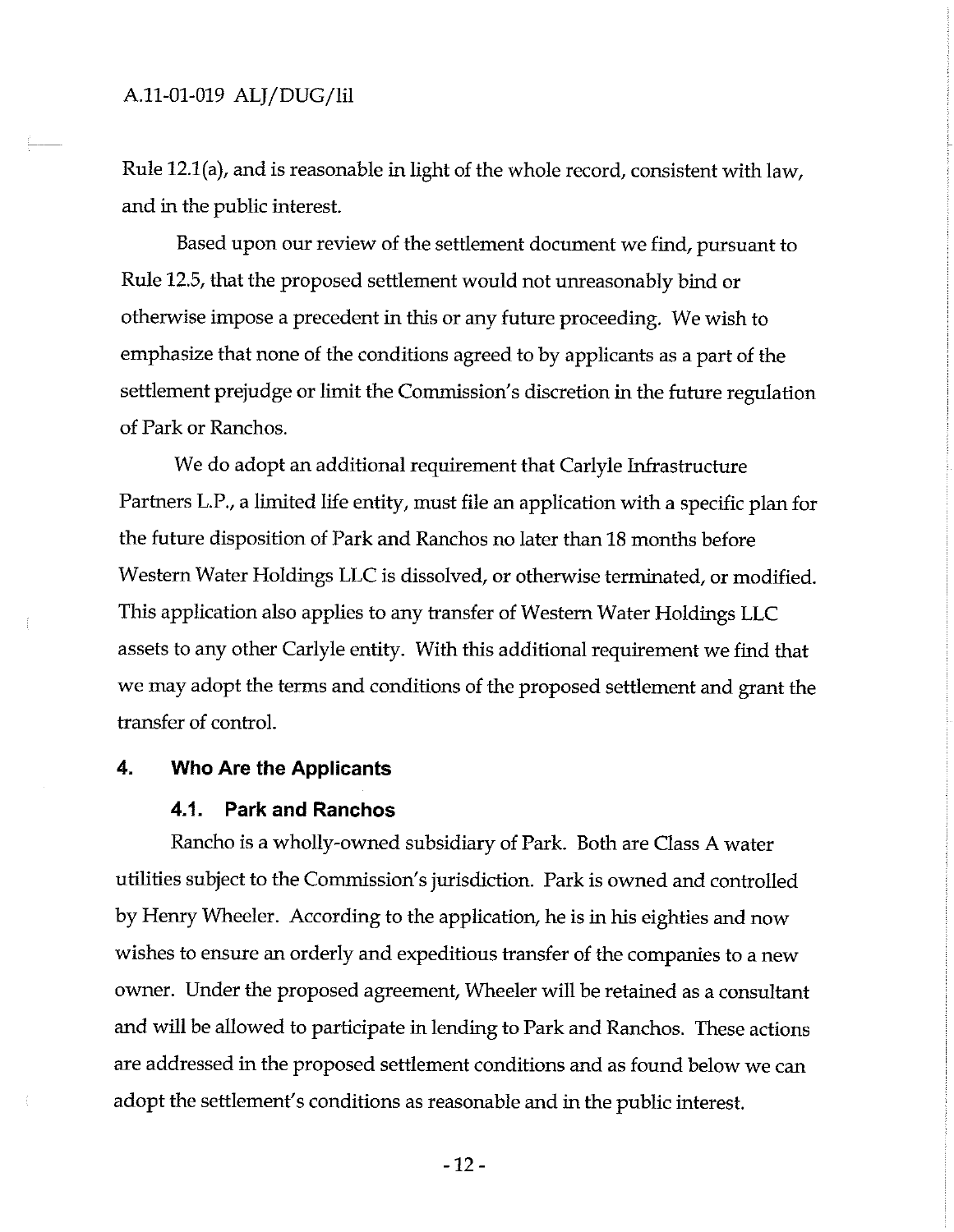#### **4.2. Carlyle**

This proposed transfer is unusual in that the proposed buyers of Park are not individuals, an existing utility, or any publicly traded company; also, the proposed buyers are, apart from this proceeding, otherwise previously unknown to the Commission. We therefore have an affirmative obligation to understand who the principal entities are, namely, Western Water Holdings, LLC, CIP Western Water, and Carlyle Infrastructure proposing to acquire Park and Ranchos, and to determine whether they are appropriate entities to control a public utility.

Carlyle Infrastructure Partners, L.P., "and the associated investment fund vehicles that together comprise Carlyle Infrastructure [are all] privately held Delaware limited partnerships." (Application at 6.) In two additional Supplementary Responses dated April 28, 2011 (one public - Supplement 3 - and the other confidential - Supplement 4). Applicants provided a detailed description of the organization of the Carlyle entities associated with this acquisition, including Holdings, Merger Sub, CIP Western, and Carlyle Infrastructure Partners L.P. The confidential materials include organizational information, the detailed partnership agreements and much other data which demonstrate the organizational nature of the entities. We agree with Carlyle's request that this information remain confidential.

We find based on our review of the filed materials that Carlyle is composed of properly organized legal entities that have the resources necessary to act as the 100% owner of two regulated utilities, Park and Ranchos. No one has shown any cause in this proceeding why we should not find the underlying entities suitable to own and operate utilities to provide safe and reliable service.

-13 -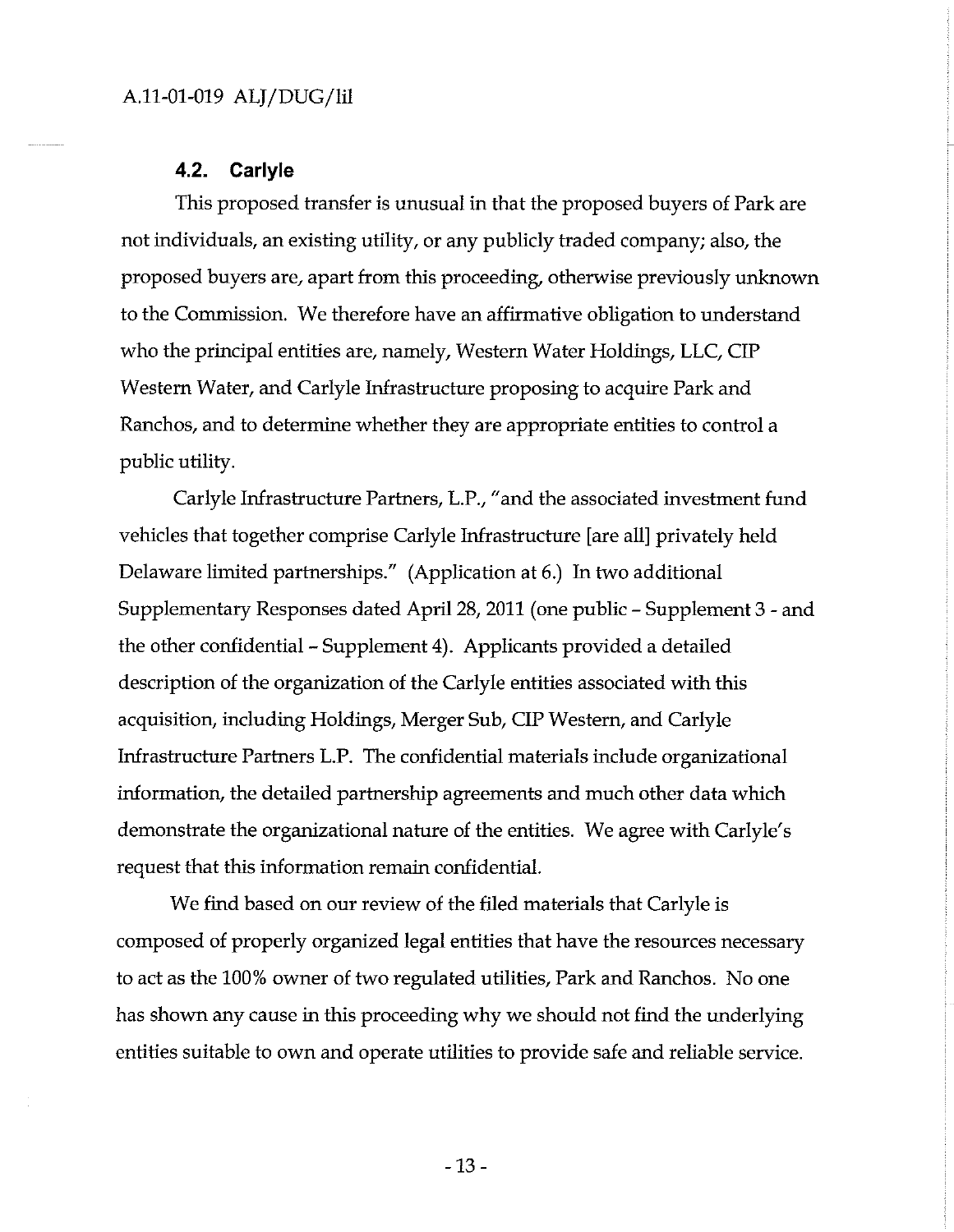#### **5. Proposed Settlement Terms**

Applicants and DRA proposed that the Commission approve the transaction and, as a part of that proposal, offer specific conditions intended to protect the public interest. We find these terms reasonable and adopt the settlement.

#### **5.1. Proposed Settlement's Conditions**

A review of the terms of the proposed settlement (Attachment A) indicates that DRA was concerned with preserving regulatory oversight, avoiding any additional costs accruing to customers because of the merger, and the ongoing reasonable operation of both Park and Ranchos. The proposed settlement, which we adopt, is attached to this decision.

The proposed settlement, among other issues, addresses preserving or protecting for the ratepayers' benefit the water rights held by Ranchos. We discuss water rights elsewhere in greater detail where we independently emphasize in our order that those rights are unaffected by the transfer of control and that we retain and will exercise our full jurisdiction over those water rights. The proposed settlement also addresses the continued application of the Commission's existing affiliate rules, and other regulatory policy matters which will continue to apply to Park, Ranchos, and the proposed owner, Carlyle. We emphasize that nothing about the proposed settlement in any way limits the applicability of our previously adopted regulatory policies or reduces our oversight or our ability to adopt new or revised policies for any of these matters.

The settlement arguably imposes no new obligation or duty on Park or Ranchos and therefore we need not recite the various terms in this order or discuss them further. It does however demonstrate Carlyle is fully aware of and acknowledges the ongoing applicability of the regulatory practices and policies

-14-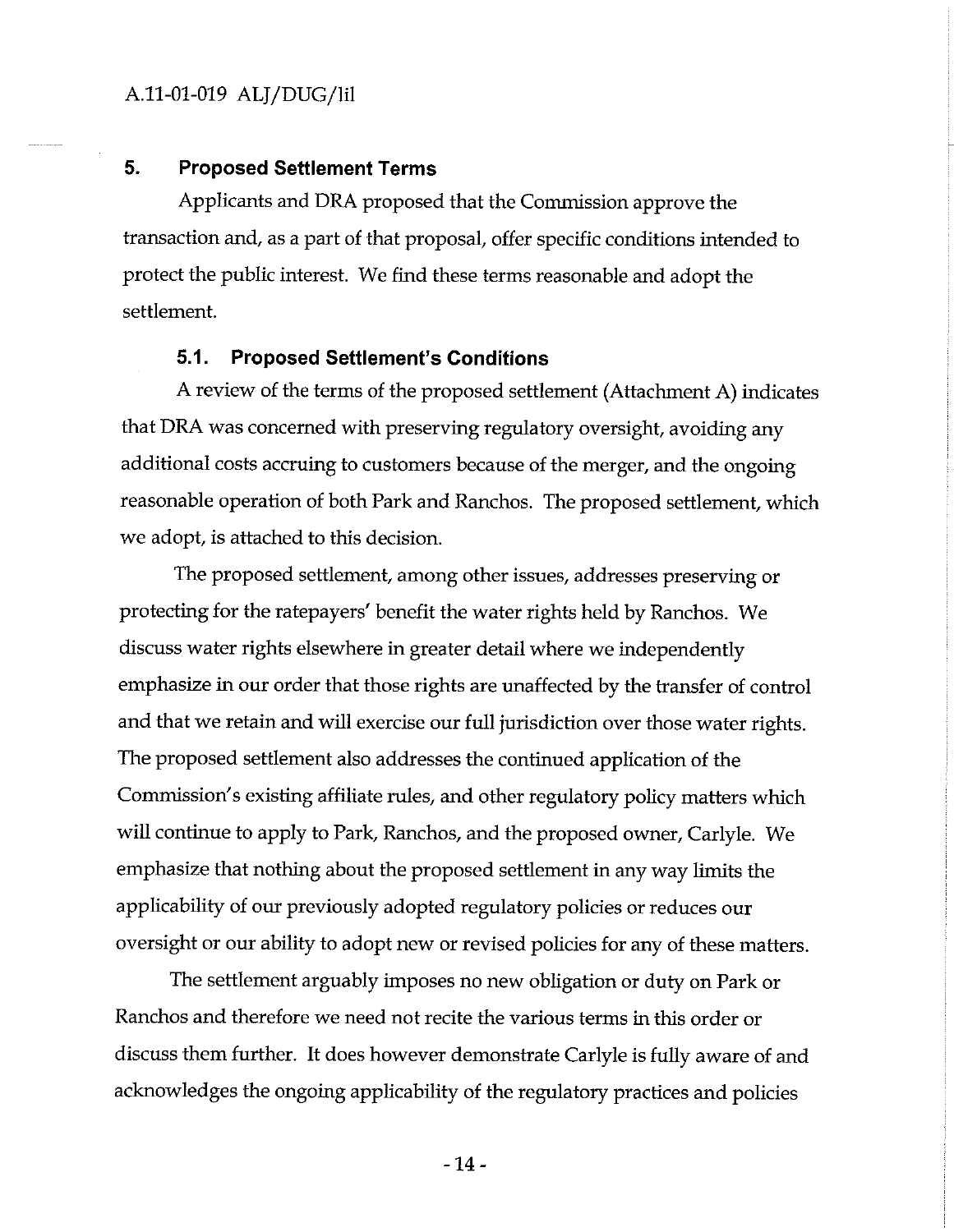alluded to in the settlement. We find the terms reasonable and in the public interest. We find that nothing in the terms restricts this Commission's ongoing oversight or authority.

Nothing requested in this application, or contained in the settlement, will increase rates to customers. Both Park and Ranchos will continue to provide service under the terms and conditions of their existing tariffs. Rates for Park and Ranchos will only change pursuant to the Commission's review of subsequent rate applications and advice letters.

#### **5.2. Necessary Additional Conditions to Approval**

Beyond the undertakings of the application and the settlement, we find that it is necessary in light of the controversy described below, to add as a condition of approval that Carlyle cannot encumber, diminish, or cause a loss of Ranchos' existing water rights in the Mojave Basin without specific authority from this Commission.

#### 5.3. **Ranchos' Water Rights**

Ranchos holds water rights in the Mojave basin, subject to a water master and court adjudication. Specifically, the Mojave Water Agency is a water agency created by California statute (the Mojave Water Agency Act) and has been appointed Watermaster by the Riverside Superior Court to" administer and enforce" an amended Judgment in the Mojave Basin Adjudication (City of Barstow v. City of Adelanto, Riverside Superior Court Case No. 208568). Town argues the rights may be either lost due to the transfer under the terms of the controlling court order, or that Carlyle might try to sell the rights and then charge customers for higher cost replacement water.

Town is concerned that the water rights held by Ranchos could be legally at risk because of the complex settlement applicable to water rights in the Mojave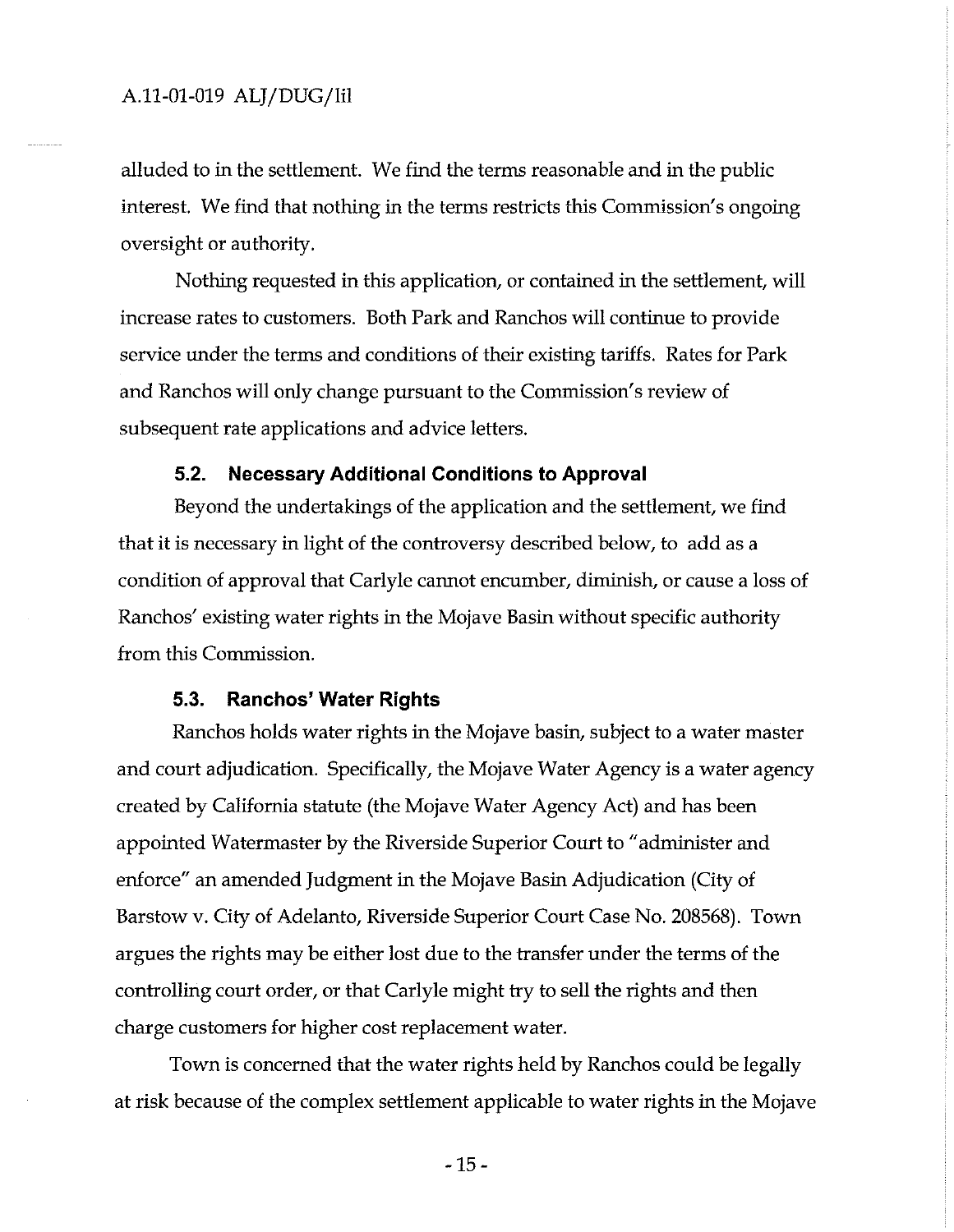basin. Loss or impairment of the rights would inevitably lead to significantly higher costs for replacement water or even a permanent loss in available water. Applicants counter that there is no reasonable likelihood that the transfer of control, where the utility would continue in uninterrupted operation, would impair or result in the forfeiture of the water rights.

By ruling dated March 24, 2011, the Judge directed the applicants to contact the legal counsel to the Mojave Water Agency to seek an opinion letter. The intent of the ruling was to have the opinion of Mojave Water Agency's legal counsel on the following questions:

- 1. Is there any provision in the Judgment or the Mojave Water Agency Act by which the Transaction will constitute a transfer of Ranchos' water rights?
- 2. Is there any provision in the Judgment or the Mojave Water Agency Act, or any other reason, that would require approval by the Mojave Water Agency for the Transaction to be effective?
- 3. Is there any provision in the Judgment or the Mojave Water Agency Act by which the Transaction will encumber, diminish, or cause a loss of Ranchos' water rights in the Mojave Basin? (Ruling at 3.)

Applicants provided an opinion letter dated April 27, 2011 from counsel to the Mojave Water Agency, William J. Brunick, Esq., with the firm Brunick, McElhaney & Beckett, in San Bernardino, Ca. In that opinion counsel affirmed that the proposed Transaction would not constitute a transfer of the water right (question 1); would not require approval by the Mojave Water Agency (question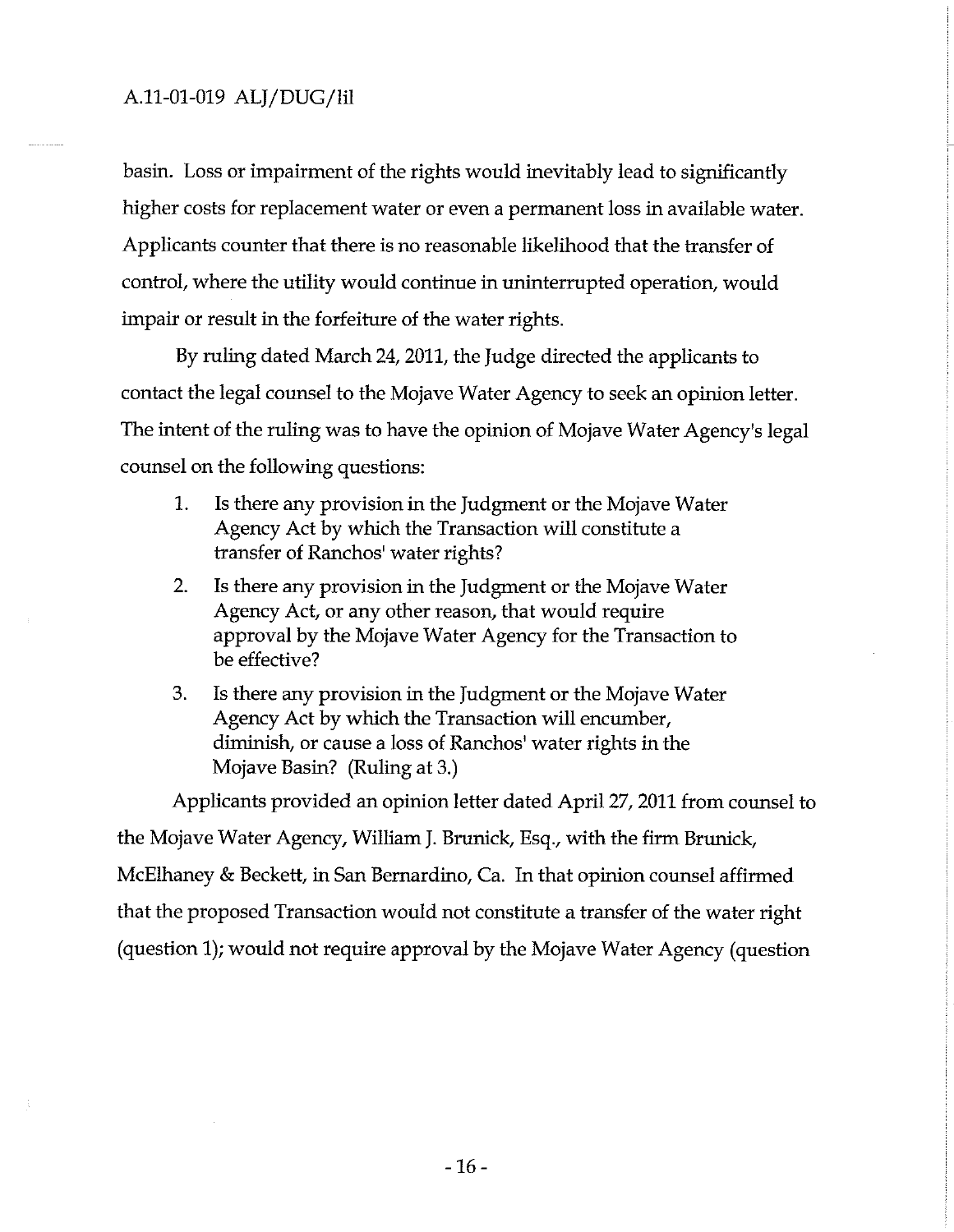2); and would not encumber, diminish, or cause a loss of Ranchos' rights (question 3).6

We find this opinion letter to be sufficient and persuasive that the transfer to Carlyle will not harm Ranchos' access to water, and therefore find that we can approve the transfer of control without concern that the transfer in itself might encumber, diminish, or cause a loss of Ranchos' existing water rights in the Mojave Basin.

Town also expressed a fear that the new controlling interests had no local ties and would consider the water rights to be a fungible commodity to potentially be sold. However, Applicants clearly acknowledge in the record that the water rights are held to serve Ranchos' customers. Further, Ranchos (regardless of who owns or controls the company) cannot dispose of the water rights or transfer the water rights without the approval of this Commission. We therefore clarify in this decision that Ranchos ( or its proposed new owner Carlyle) cannot encumber, diminish, or transfer the water rights in the Mojave basin without an order of this Commission.

#### **5.4. Limited Life of Carlyle Infrastructure Partners L.P.**

In the supplemental filings by Applicants (Supplements 3 and 4), it was disclosed and explained in detail that the relevant Carlyle entity to this transaction, Carlyle Infrastructure Partners L.P. , will dissolve no later than September 28, 2021, and the assets must either be disposed of or some other as yet unformed Carlyle investment fund may acquire the assets. (Supplement 3 at 3.)

<sup>&</sup>lt;sup>6</sup> The full response and opinion letter: http://docs.cpuc.ca.gov/efile/RESP/134587.pdf.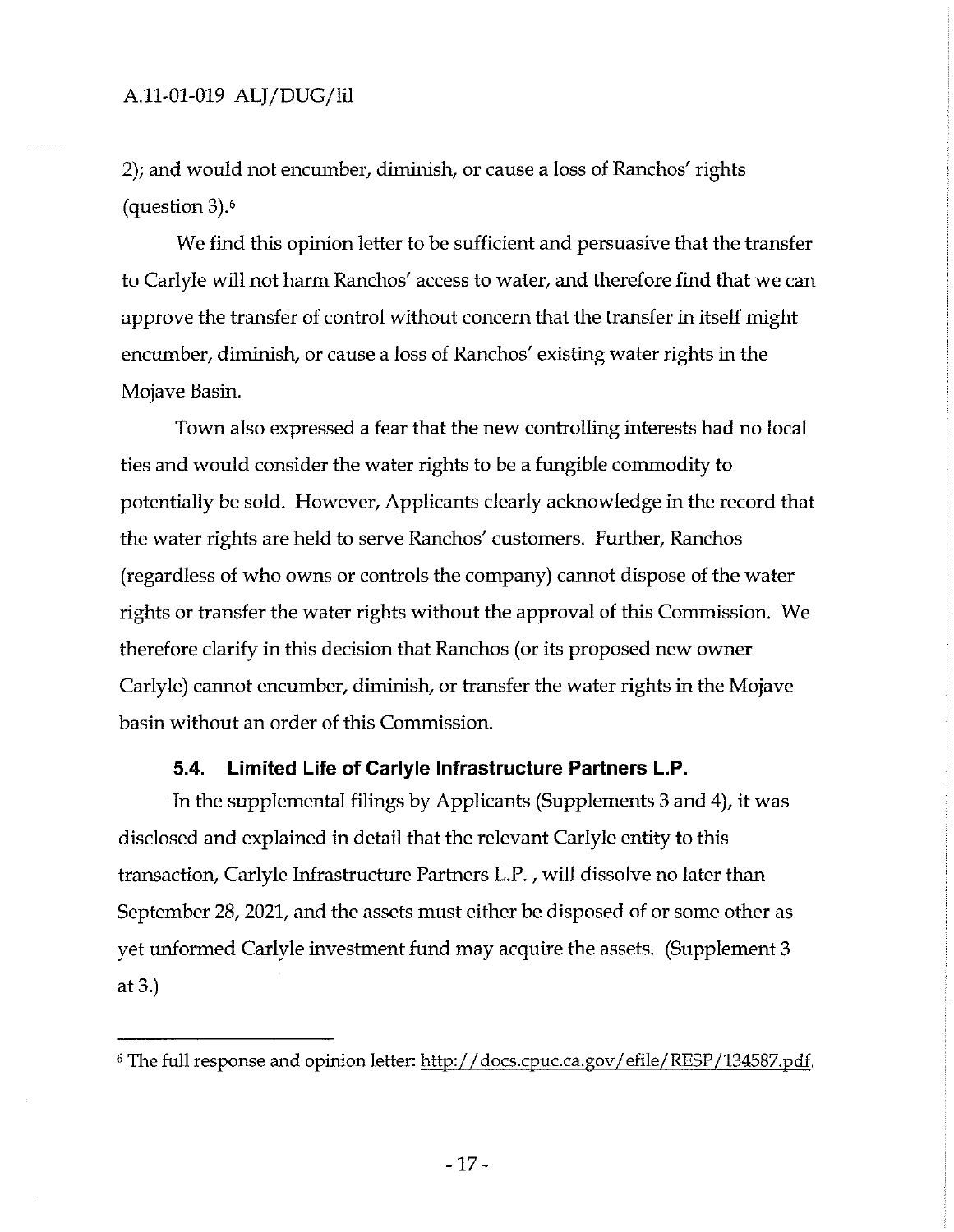Faced with a certain termination of ownership by the proposed transferees, we must ensure there will be a timely and orderly subsequent transfer of control over Park and Ranchos when Carlyle Infrastructure Partners L.P. dissolves. When any utility files for a transfer of control, as did Park and Ranchos, the Commission must take whatever time is necessary to review the transaction and may even refuse the authority. Therefore we find that it is in the public interest to require Carlyle, as a condition to approval of the transfer, to file an application with a specific plan for the future disposition of Park and Ranchos. We are not concerned with whether the plan is to sell Park and Ranchos to a new owner or owners or to a new Carlyle investment vehicle: rather, we are concerned that we have sufficient time to review and approve the proposal.

We select 18 months as a reasonable period to process such an application. It is the time limit generally imposed by statute to complete a ratesetting application. It is also long enough, we believe, that the Commission may examine any proposal, and if necessary, make modifications to the plan to protect the public interest. Without this requirement the Commission could find itself forced into a hasty review or risk the uncertainty and chaos that would likely surround Park and Ranchos by the dissolution of Carlyle while a transfer of control was pending.

#### **6. California Environmental Quality Act**

The only remaining issue is whether, as the applicants assert, the proposed transfer qualifies for an exemption from the California Environmental Quality Act (CEQA). Under CEQA and Rule 2.4, we are required to consider the environmental consequences of projects that are subject to our discretionary approval. *(See,* Public Resources Code§ 21080.)

-18-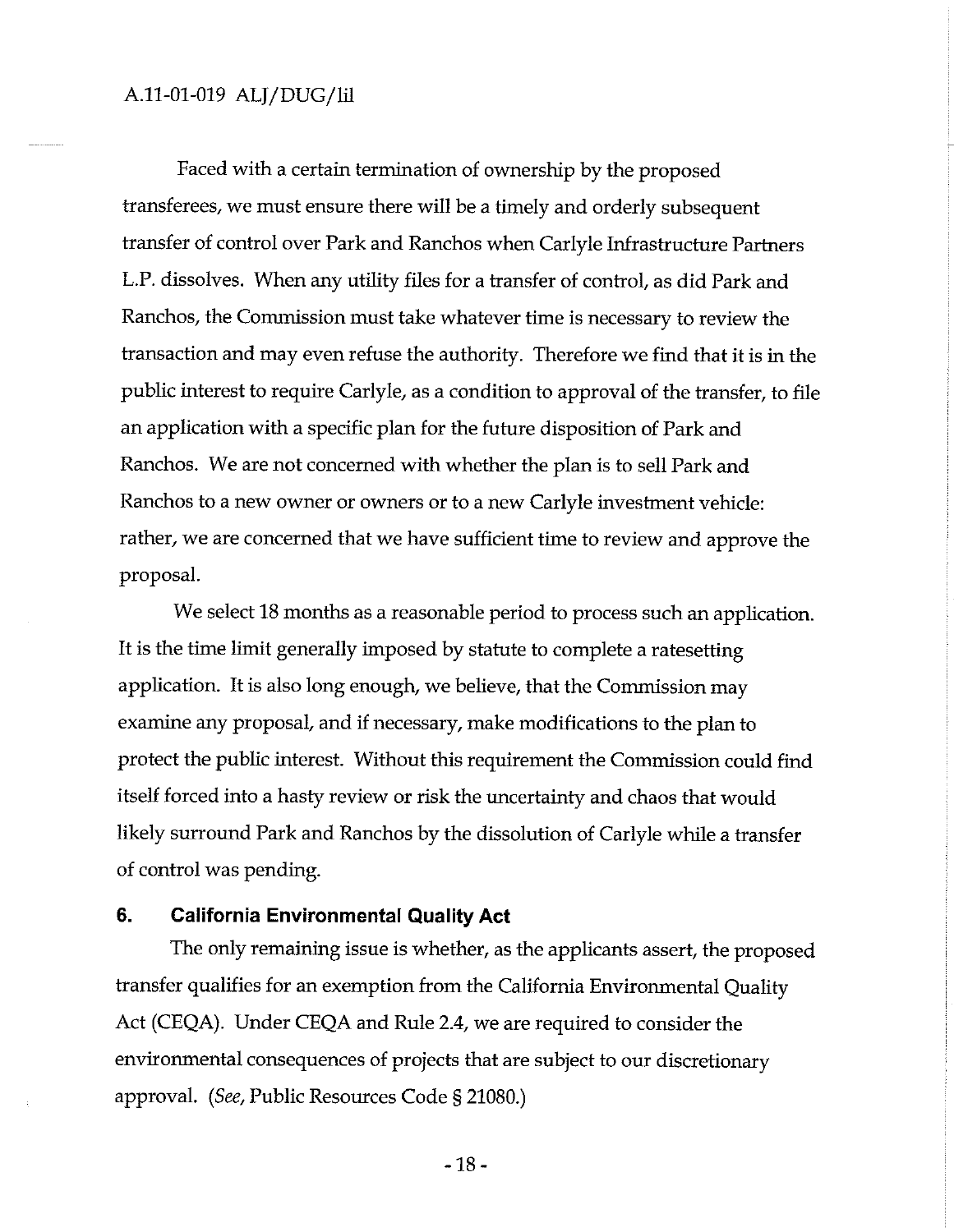We acknowledge that in some cases, it is possible that a change of ownership and/ or control may alter an approved project, result in new projects, or change facility operations in ways that have an environmental impact. However, the Application demonstrated that Park and Ranchos will continue to operate as they did before the transfer of control.

We conclude that under these circumstances, the proposed project qualifies for an exemption from CEQA pursuant to§ 15061(b)(3) of the CEQA guidelines, inasmuch as it can be seen with certainty that the project will have no significant impact upon the environment. Accordingly, the Commission does not have to perform further environmental review of this application.

#### **7. Procedural History**

There were no evidentiary hearings in this proceeding. The record is the Applicants' initial filings, protests, the supplementary information filed in response to specific rulings by the Administrative Law Judge (ALJ) and the terms of the proposed settlement agreement. And all other filed and served documents.

Timely protests were filed by DRA, Town, Apple Valley Unified School District, and several private individuals: Peter W. Allan, Angelo Santo Cici, William Elbridge McDaniel Jr., and Christine Smith and James Smith. Only Town and DRA actively participated throughout the proceeding.

On July 22, 2011, DRA and applicants filed a joint motion for the adoption of a settlement after a duly noticed settlement conference. No timely comments were filed.

On October 24, 2011, Town filed out of time comments on the settlement which were rejected. We affirm that rejection.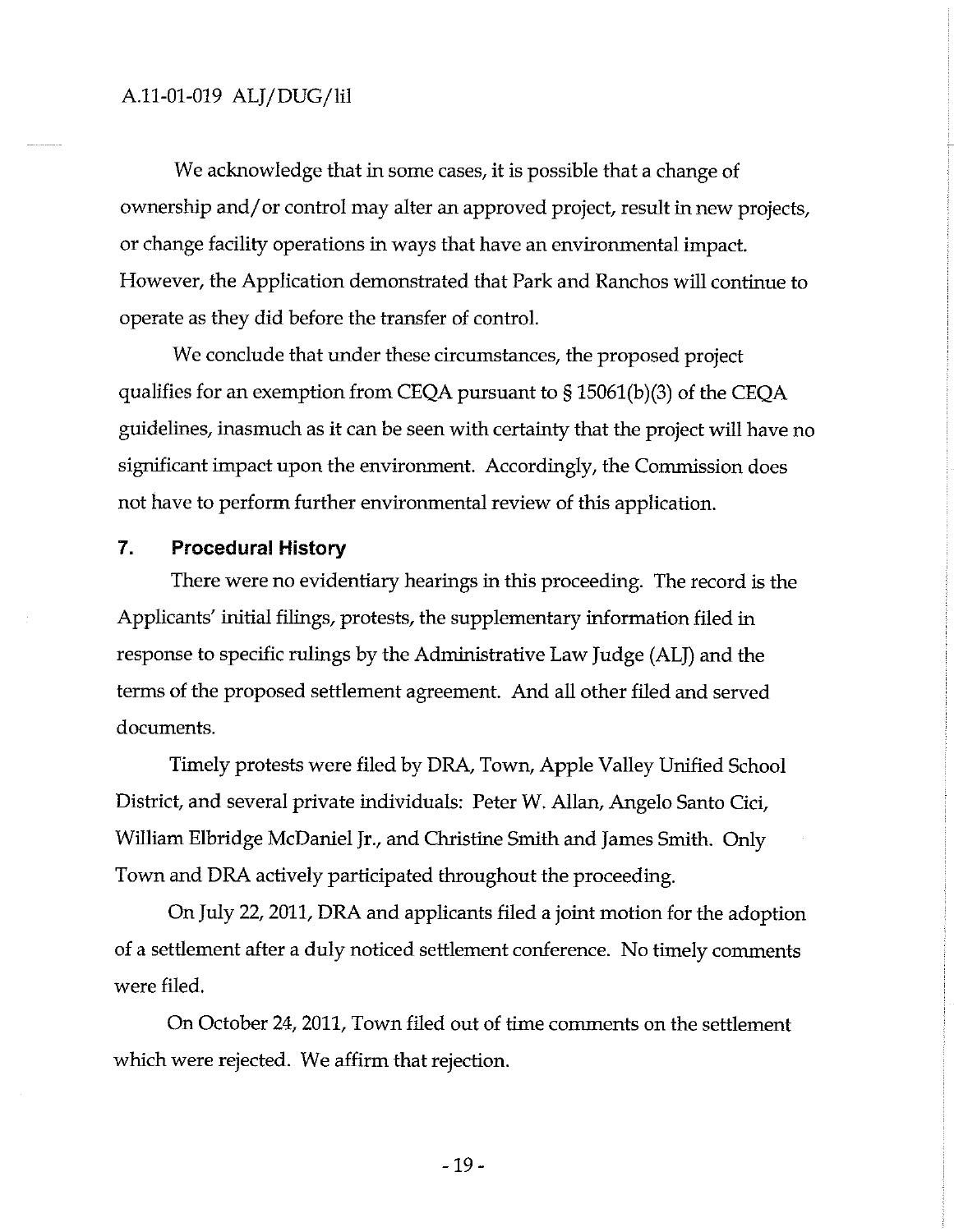The application appeared on the Commission's daily calendar; there was a duly noticed prehearing conference; and a duly noticed settlement conference. Only Town filed comments on the proposed settlement, addressing water rights and the standards of review.

#### 8. **Categorization and Need for Hearings**

In Resolution ALJ 176-3268 dated January 27, 2011, the Commission preliminary categorized this application as Ratesetting and preliminarily determined that hearings were necessary, however, based upon the detailed settlement, a public hearing is not necessary.

## **9. Comments on Proposed Decision**

The proposed decision of ALJ Long in this matter was mailed to the parties in accordance with Section 311 of the Public Utilities Code and comments were allowed under Rule 14.3 of the Commission's Rules of Practice and Procedure. Comments were filed on November 21, 2011 by DRA jointly with the Applicants. Minor clarifications and corrections have been made without changing the overall outcome of approving the settlement and authorizing the transfer of control as described herein. Town also filed comments on November 21, 2011 which repeat the Town's litigation position opposing the transfer of Ranchos. In addition, Town proposes new conditions not included in the record. Therefore, to the extent that town repeats its litigation position or proposes new terms outside the record of this proceeding, we accord their comments no weight. As discussed in the decision we have considered Town's timely raised concerns and have determined that, as adopted herein, the settlement with DRA and the transfer of control are reasonable. Only the Applicants filed timely reply comments on November 28, 2011.

#### **10. Assignment of Proceeding**

-20-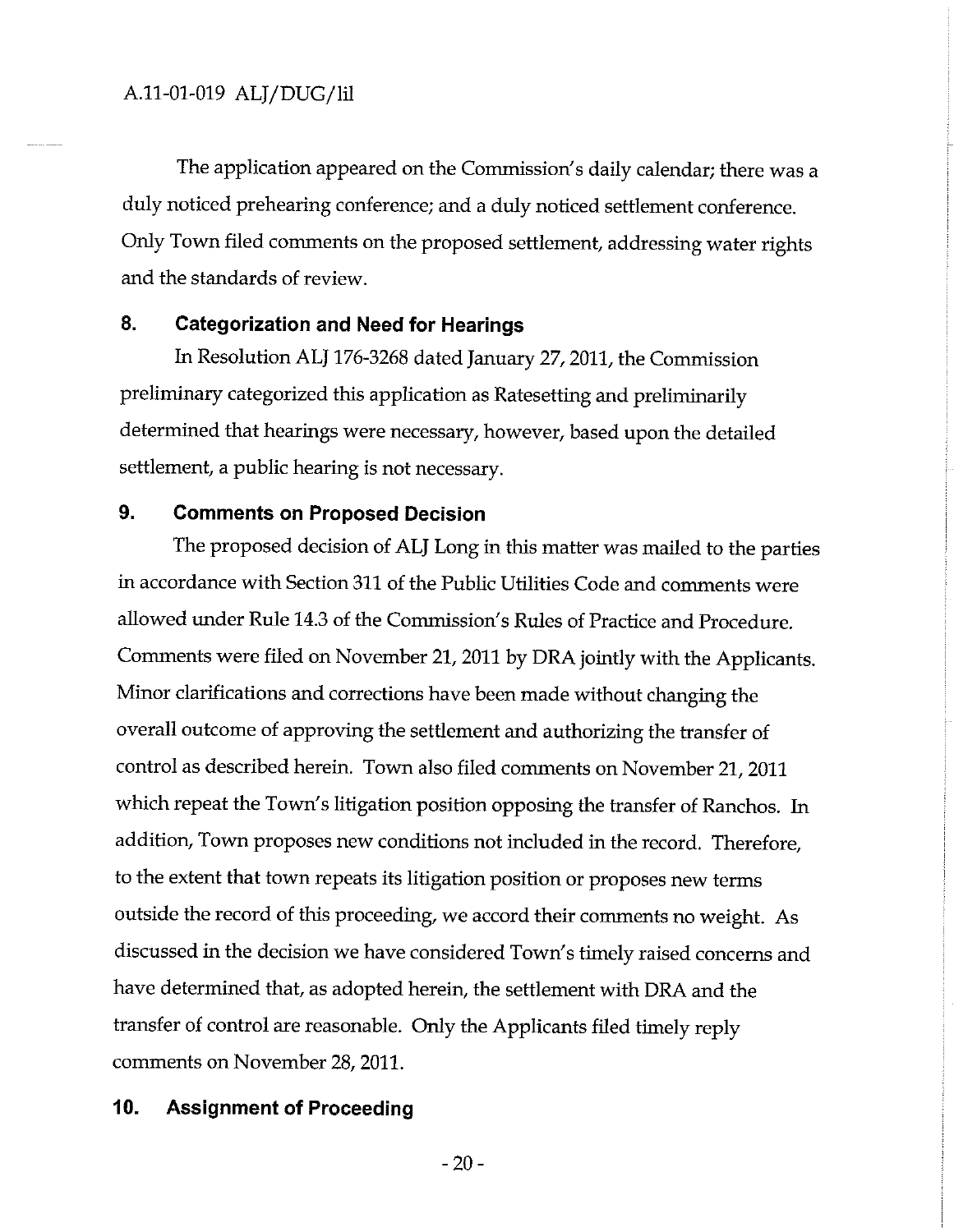Michael R. Peevey is the assigned Commissioner and Douglas M. Long is the assigned ALJ in this proceeding.

#### **Findings of Fact**

1. There is an adequate record composed of all filed and served documents.

2. The record was expanded by supplementary information filed in response to rulings addressing issues raised by the application and by parties.

3. The proposed settlement ensures the continued operation of Park and Ranchos will be in the public interest.

4. The Mojave basin water rights held by Ranchos are subject to the Commission's jurisdiction.

5. The Mojave Basin water rights cannot be encumbered, diminished, or transferred without a Commission order.

6. Carlyle Infrastructure Partners L.P. will dissolve no later than September 28, 2021.

7. The transfer of control will not change the operations of Park or Ranchos and therefore is not a project as defined by CEQA.

8. The terms of the proposed settlement are in the public interest.

9. The proposed transfer of control will have no significant effect upon the environment, because Park and Ranchos will continue to operate as they did before the transfer of control.

#### **Conclusions of Law**

1. Applicants bear the burden of proof to show that the request is reasonable.

2. The Mojave Basin water rights are subject to the jurisdiction of this Commission and cannot be transferred without an order of this Commission.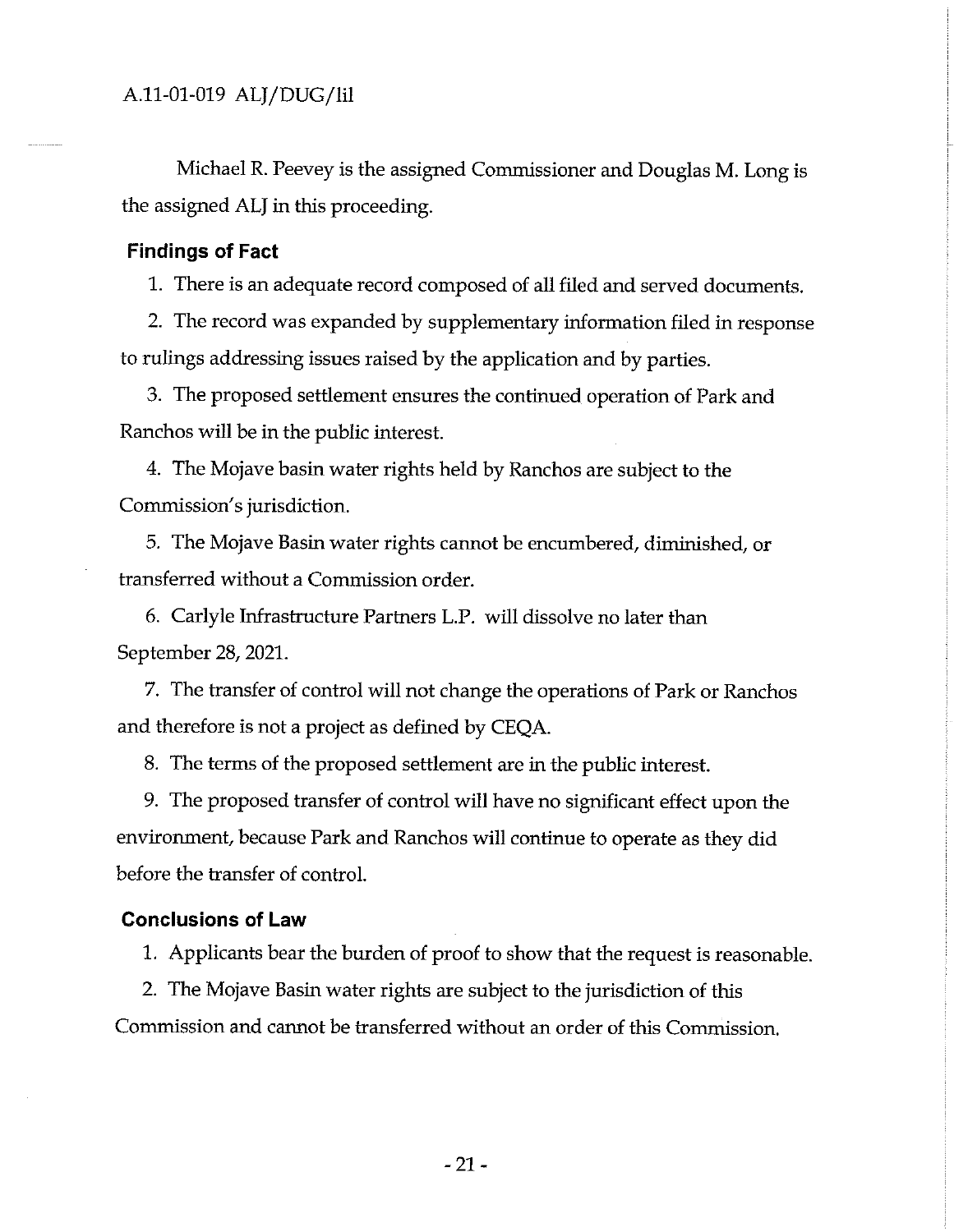3. The proposed settlement is reasonable in light of the whole record, consistent with law, and in the public interest, therefore the Commission may adopt it.

4. The proposed transfer of control, with additional conditions adopted in this decision, is consistent with the law and in the public interest and therefore the Commission may approve it.

5. It is in the public interest to require Carlyle to file an application with a proposed plan for an orderly transition of Park and Ranchos before Carlyle Infrastructure Partners L.P. is dissolved on or before September 28, 2021. Eighteen months before the date of dissolution is a reasonable timeframe for reviewing and authorizing a plan.

6. The proposed settlement is reasonable because its terms are consistent with our regulatory policy and will tend to ensure Park and Ranchos are operated in a professional manner.

7. The Commission has the discretion and authority to resolve issues which were not addressed in the settlement, including the limited life of Carlyle Infrastructure Partners L.P.

8. Water rights held by Ranchos in the Mojave Basin are subject to an amended Judgment in the Mojave Basin Adjudication (City of Barstow v. City of Adelanto, Riverside Superior Court Case No. 208568).

9. Water rights cannot be encumbered, diminished, or transferred by Ranchos without a specific order by this Commission.

10. The proposed transfer qualifies for an exemption from CEQA pursuant to CEQA Guidelines§ 15061(b)(3), so additional environmental review is not required.

11. This decision should be effective today.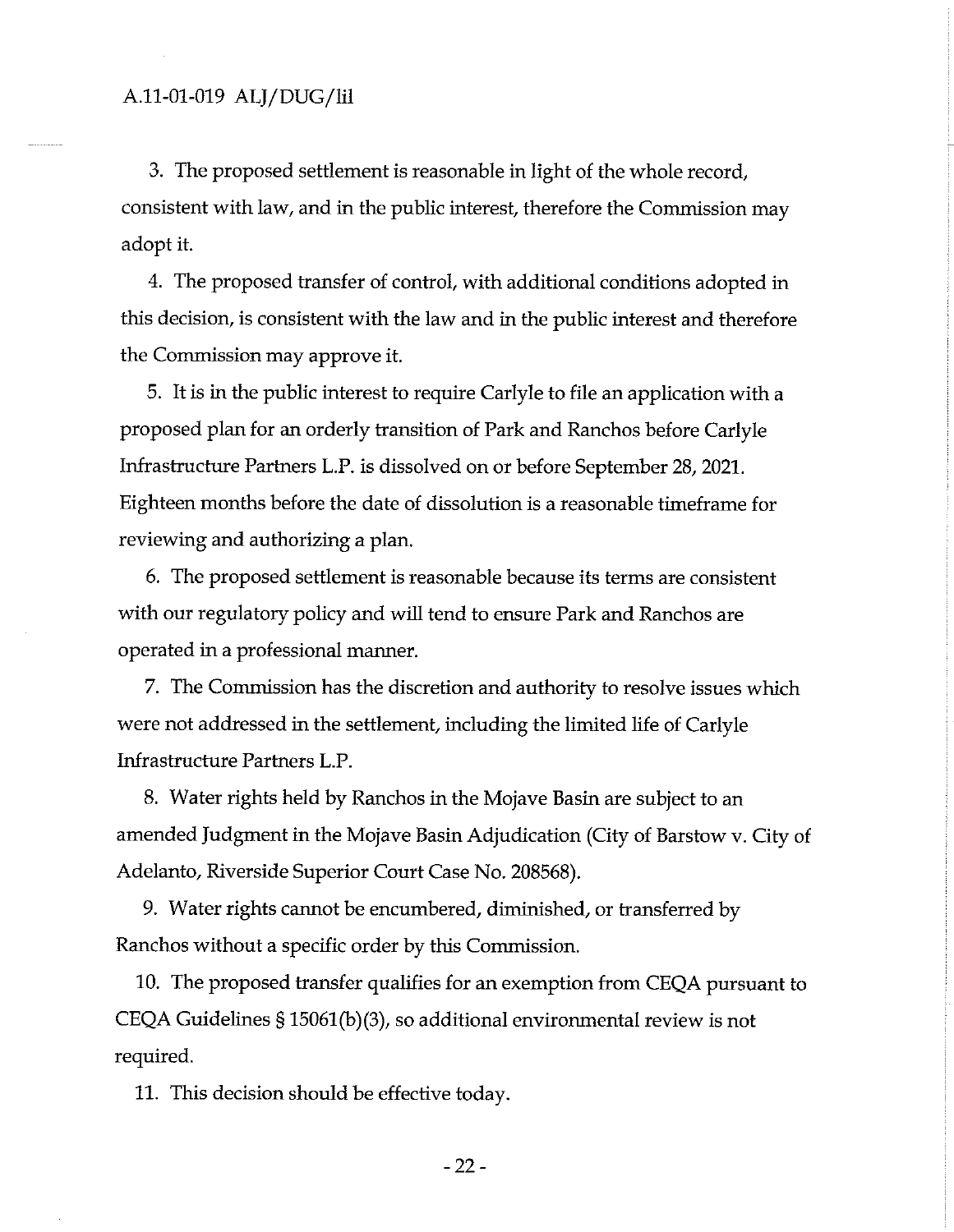12. This proceeding should be closed.

#### **ORDER**

#### IT IS **ORDERED** that:

1. The proposed settlement of the Division of Ratepayer Advocates with Western Water Holdings, LLC, PWC Merger Sub, Inc., Park Water Company, and Apple Valley Ranchos Water Company, is adopted.

2. Pursuant to Public Utilities Code Sections 851, 852, and 854, the transfer of control of Park Water Company and Apple Valley Ranchos Water Company to Western Water Holdings LLC., which is a wholly-owned subsidiary of Carlyle Infrastructure Partners Western Water L.P., which in tum is wholly-owned by Carlyle Infrastructure Partners, L.P., is approved effective as of the date of today's decision.

3. Water rights held by Apple Valley Ranchos Water Company (Ranchos) in the Mojave Basin are subject to an amended Judgment in the Mojave Basin Adjudication (City of Barstow v. City of Adelanto, Riverside Superior Court Case No. 208568). These water rights cannot be encumbered, diminished, or transferred by Ranchos, Western Water Holdings LLC, Carlyle Infrastructure Partners Western Water L.P., or Carlyle Infrastructure Partners, L.P., without a specific order by this Commission.

4. Western Water Holdings LLC., Carlyle Infrastructure Partners Western Water L.P., and Carlyle Infrastructure Partners, L.P., as the owners of Park Water Company (Park) and Apple Valley Ranchos Water Company (Ranchos) must file an application with a proposed plan for an orderly transition of Park and Ranchos no later than 18 months before September 28, 2021.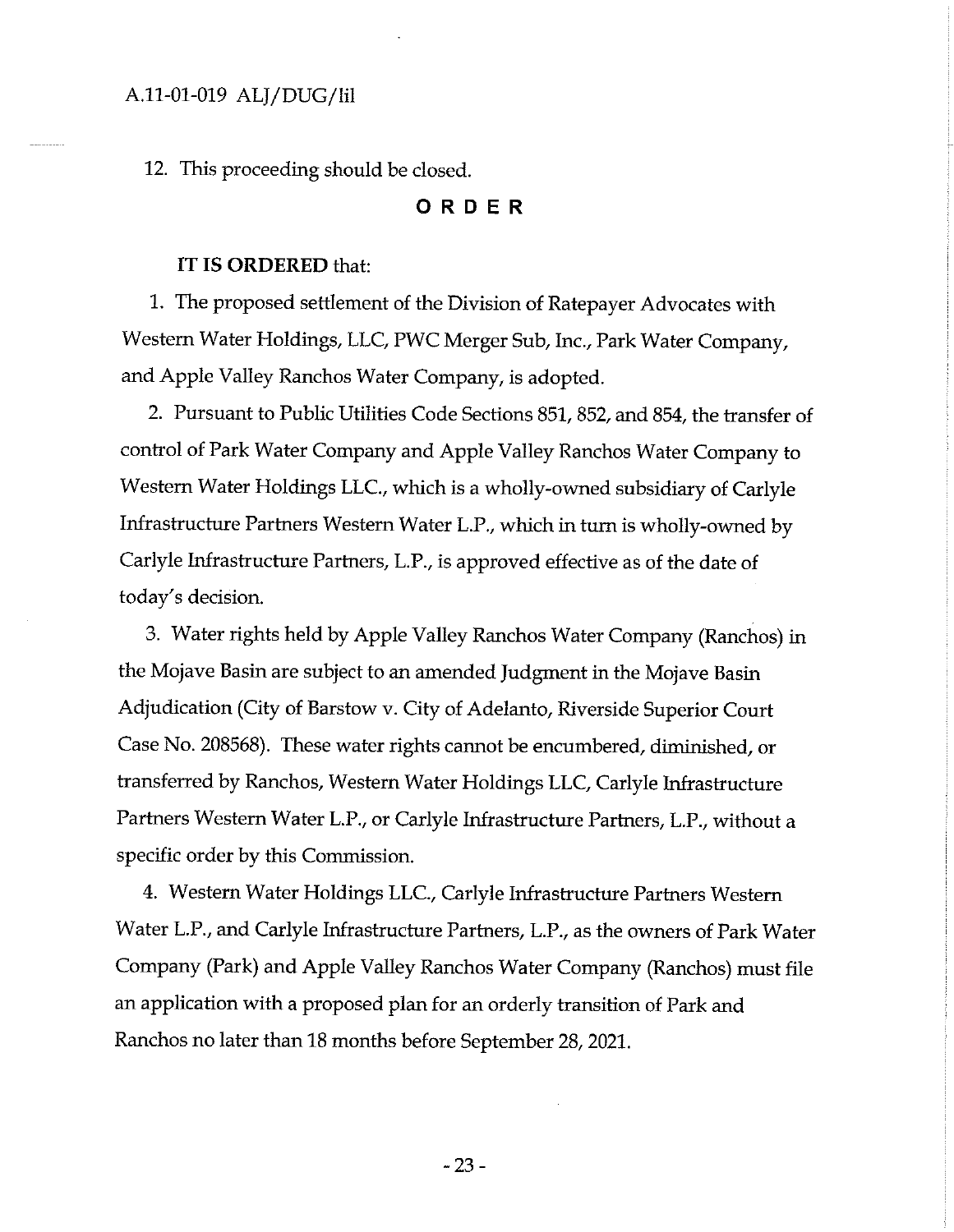- 5. Hearings are not necessary.
- 6. Application 11-01-019 is closed.

This decision is effective today.

Dated December 1, 2011, at San Francisco, California.

MICHAEL R. PEEVEY President TIMOTHY ALAN SIMON MICHEL PETER FLORIO CATHERINE J.K. SANDOVAL MARK J. FERRON Commissioners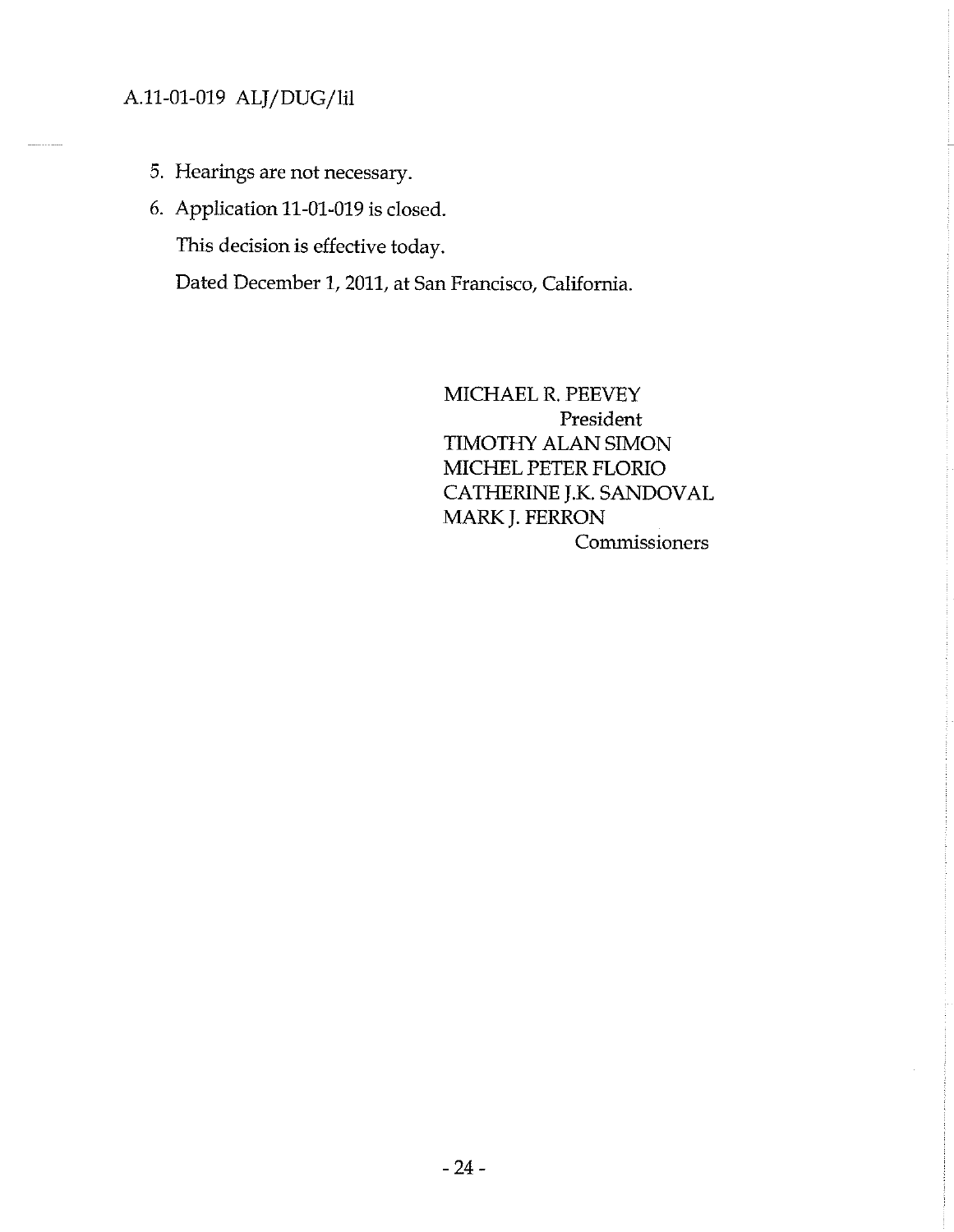$\frac{1}{3}$ 

# **ATTACHMENT A**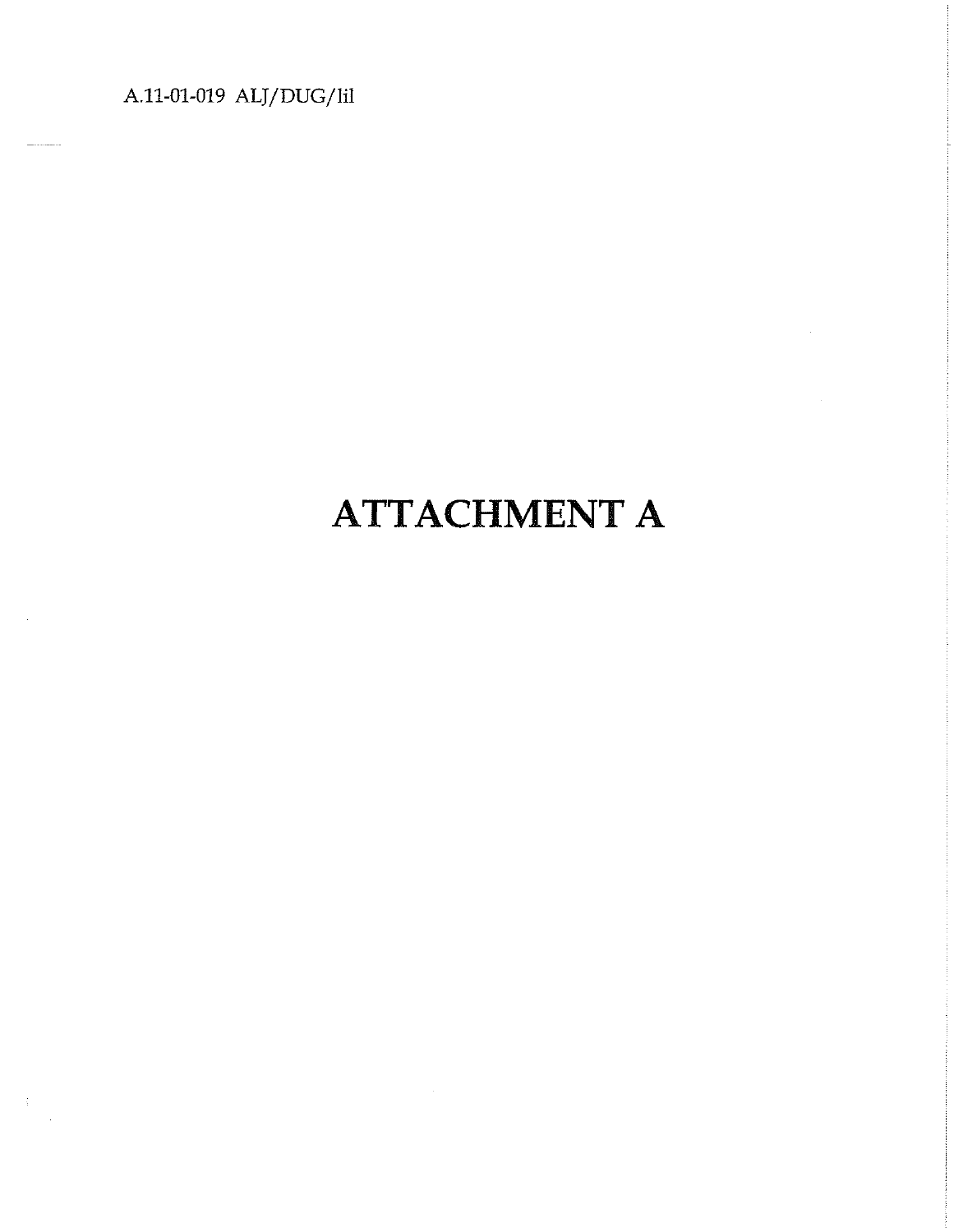#### **BEFORE THE PUBLIC UTILITIES COMMISSION OF THE STATE OF CALIFORNIA**

Application of Western Water Holdings, LLC, PWC Merger Sub, Inc., Park Water Company (U 314 W), and Apple Valley Ranchos Water Company (U-346-W) for Authority for Western Water Holdings, LLC to Acquire and Control of Park Water Company and Apple Valley Ranchos Water Company.

Application 11-01-019 (Filed January 21, 2011)

#### **SETTLEMENT AGREEMENT AMONG THE DIVISION OF RATEPAYER ADVOCATES, WESTERN WATER HOLDINGS, LLC, PWC MERGER SUB,** INC., **PARK WATER COMPANY (U 314 W),**  AND APPLE VALLEY RANCHOS WATER COMPANY (U-346-W)

#### DIVISION OF RATEPAYER ADVOCATES

Selina Shek

California Public Utilities Commission 505 Van Ness Avenue San Francisco, CA 94102 Tel.: (415) 703-2423 Fax: (415) 703-2262 E-mail: sel@cpuc.ca.gov

#### Attorney for DNISION OF RATEPAYER ADVOCATES

#### FULBRIGHT & JAWORSKI L.L.P.

David A. Ebershoff

555 S. Flower Street, 41st Floor Los Angeles, CA 90071 Tel.: (213) 892-9200 Fax: (213) 892-9494 E-mail: debershoff@fulbright.com

'

Attorneys for Applicants PARK WATER COMPANY and APPLE VALLEY RANCHOS WATER COMPANY

#### NOSSAMAN LLP .

Martin A. Mattes

50 California Street, 34th Floor San Francisco, California 94111-4707 Tel.: (415) 398-3600 Fax: (415) 398-2438 E-mail: mmattes@nossaman.com

Attorneys for Applicants WESTERN WATER HOLDINGS, LLC and PWC MERGER SUB, INC.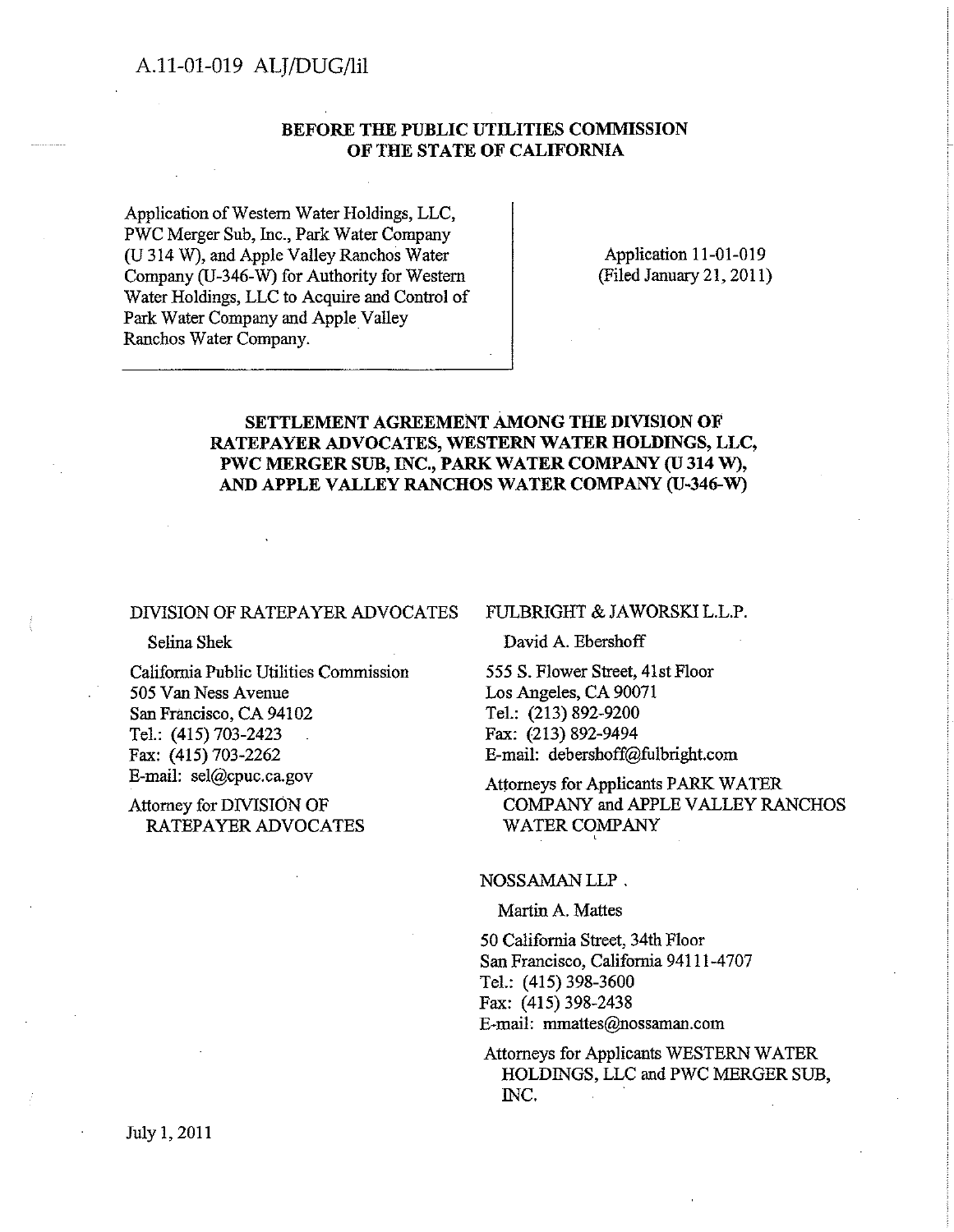#### **BEFORE THE PUBLIC UTILITIES COMMISSION OF THE STATE OF CALIFORNIA**

Application of Western Water Holdings, LLC, PWC Merger Sub, Inc., Park Water Company (U 314 W), and Apple Valley Ranchos Water Company (U-346-W) for Authority for Western Water Holdings, LLC to Acquire and Control of Park Water Company and Apple Valley Ranchos Water Company.

Application 11-01-019 (Filed January 21, 2011)

#### **SETTLEMENT AGREEMENT AMONG THE DIVISION OF RATEPAYER ADVOCATES, WESTERN WATER HOLDINGS, LLC, PWC MERGERSUB, INC., PARK WATER COMPANY (U 314 W),**  AND APPLE VALLEY RANCHOS WATER COMPANY (U-346-W)

**1. GENERAL** 

1.1 Pursuant to Article 12 of the Rules of Practice and Procedure of the California Public Utilities Commission ("Commission"), Western Water Holdings, LLC ("Western Water"), PWC Merger Sub, Inc. ("Merger Sub"), Park Water Company ("Park Water''), and Apple Valley Ranchos Water Company ("AVR") (collectively, "Joint Applicants") and the Division of Ratepayer Advocates ("DRA") ( collectively, the "Parties") have agreed on the terms of this Settlement Agreement which they now submit for approval. This Settlement Agreement addresses the Joint Application of Western Water, Merger Sub, Park Water, and AVR for authority for Western Water to Acquire and Control Park Water and AVR ("Application"). The Parties respectfully request that the Commission grant such authorization, subject to the terms and conditions of this Settlement Agreement.

1.2 Since this Settlement Agreement represents a compromise by each of them, the Parties have entered into each stipulation contained in the Settlement Agreement on the basis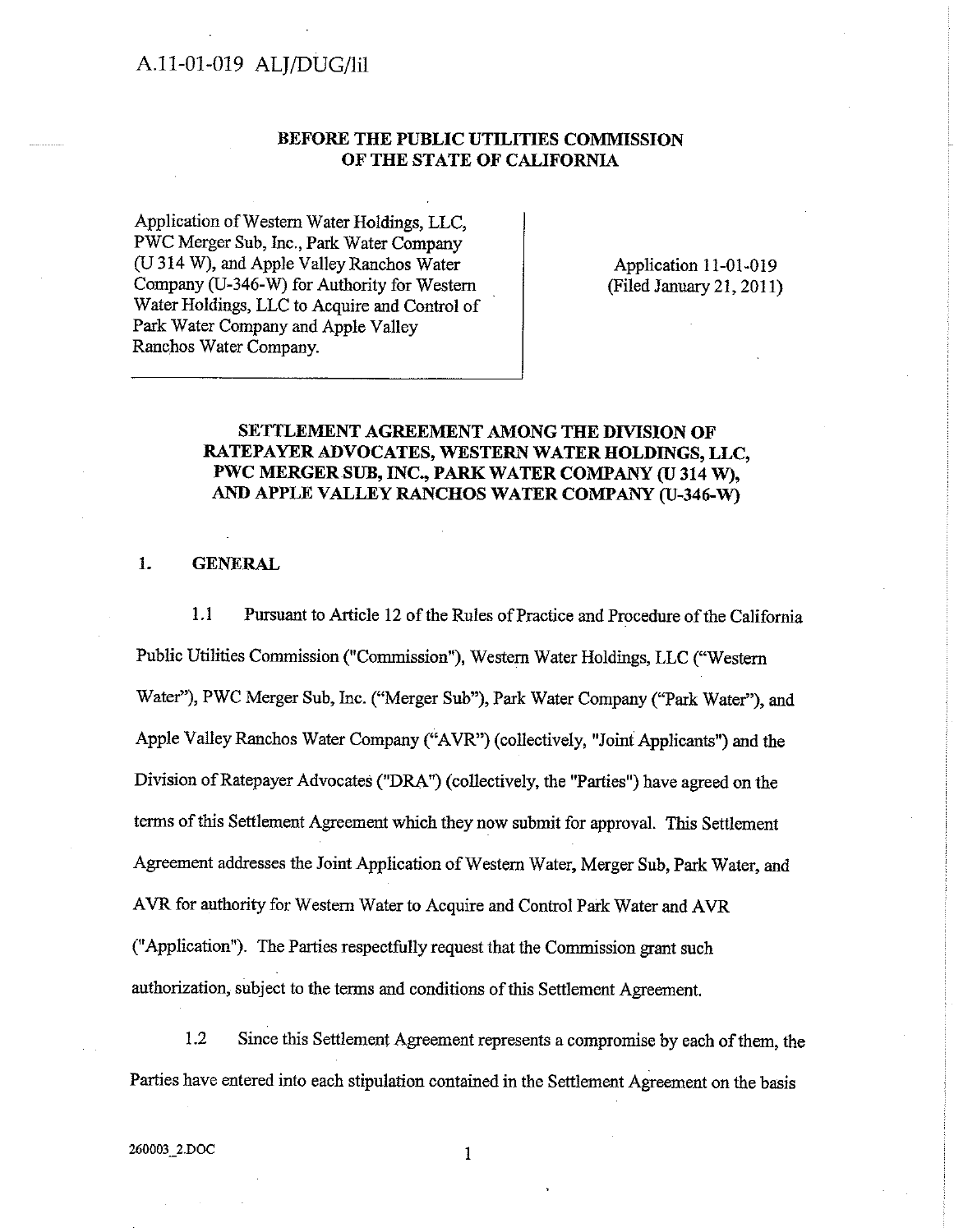that its approval by the Commission should not be construed as an admission or concession by any Party regarding any fact or matter of law in dispute in this proceeding. Furthermore, the Parties intend that the approval of this Settlement Agreement by the Commission not be construed as a precedent or statement of policy of any kind for or against any Party in any current or future proceeding (Rule 12.5, Commission's Rules on Practice and Procedure).

1.3 The Parties agree that no signatory to the Settlement Agreement assumes any personal liability as a result of their agreement. All rights and remedies of the Parties are limited to those available before the Commission.

1.4 The Parties agree that this Settlement Agreement is an integrated agreement, so that if the Commission rejects any portion of this Settlement Agreement, each Party has the right to withdraw. Furthermore, the Settlement Agreement is being presented as an integrated package such that Parties are agreeing to the Settlement as a whole rather than agreeing to specific elements of the Settlement.

1.5 This Settlement Agreement may be executed in counterparts, each of which shall be deemed an original, and the counterparts together shall constitute one and the same instrument.

1.6 No Party has relied or presently relies upon any statement, promise or representation by any other Party, whether oral or written, except as specifically set forth in this Settlement. Each Party expressly assumes the risk of any mistake of law or fact made by such Party or its authorized representatives.

1.7 This Settlement constitutes and represents the entire agreement among the Parties and supersedes all prior and contemporaneous agreements, negotiations,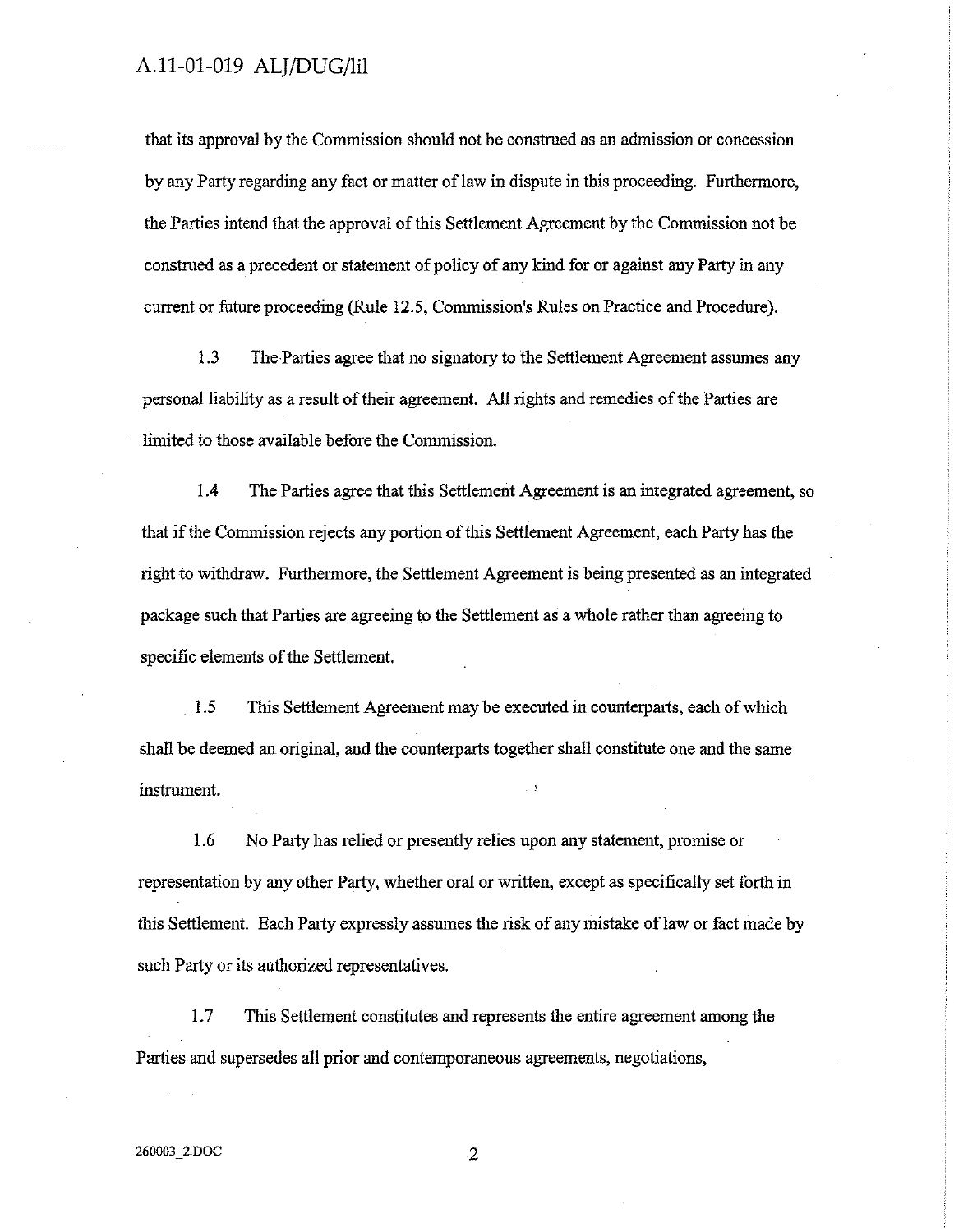representations, warranties and understandings of the Parties with respect to the subject matter set forth herein.

#### 2. **BACKGROUND**

2.1 On December 21, 2010, Western Water, Merger Sub, and Park Water entered into an Agreement and Plan of Merger ("Merger Agreement") for Western Water's acquisition of 100% of the outstanding capital stock of Park Water for up to \$102 million in cash, or \$4,177.65 per share. The Merger Agreement requires the present shareholders to place \$10 million of the purchase price in escrow to secure their indemnification obligations under the Agreement. Park Water's existing third party debt, which as of December 31, 2010 amounted to \$54.5 million, will remain outstanding following the closing of the Transaction.

2.2 On January 21, 2011, the Joint Applicants filed the Application, A.11-01-019, to request Commission authorization of the direct acquisition and control of Park Water and the indirect control of AVR resulting from Western Water's purchase of Park Water's capital stock.

2.3 On April 13, 2011, counsel for Western Water and Merger Sub sent to the service list in this proceeding a notice that a settlement conference would be held in San Francisco on May 6, 2011.

2.4 On May 6, 2011, the noticed settlement conference was held at the Commission's offices at *505* Van Ness Avenue in San Francisco. Representatives of the Joint Applicants and DRA attended the settlement conference. The Town of Apple Valley's counsel and Mr. James Smith, an Jntervenor, participated in the settlement conference by telephone. An initial draft of this settlement agreement was considered and further issues were discussed.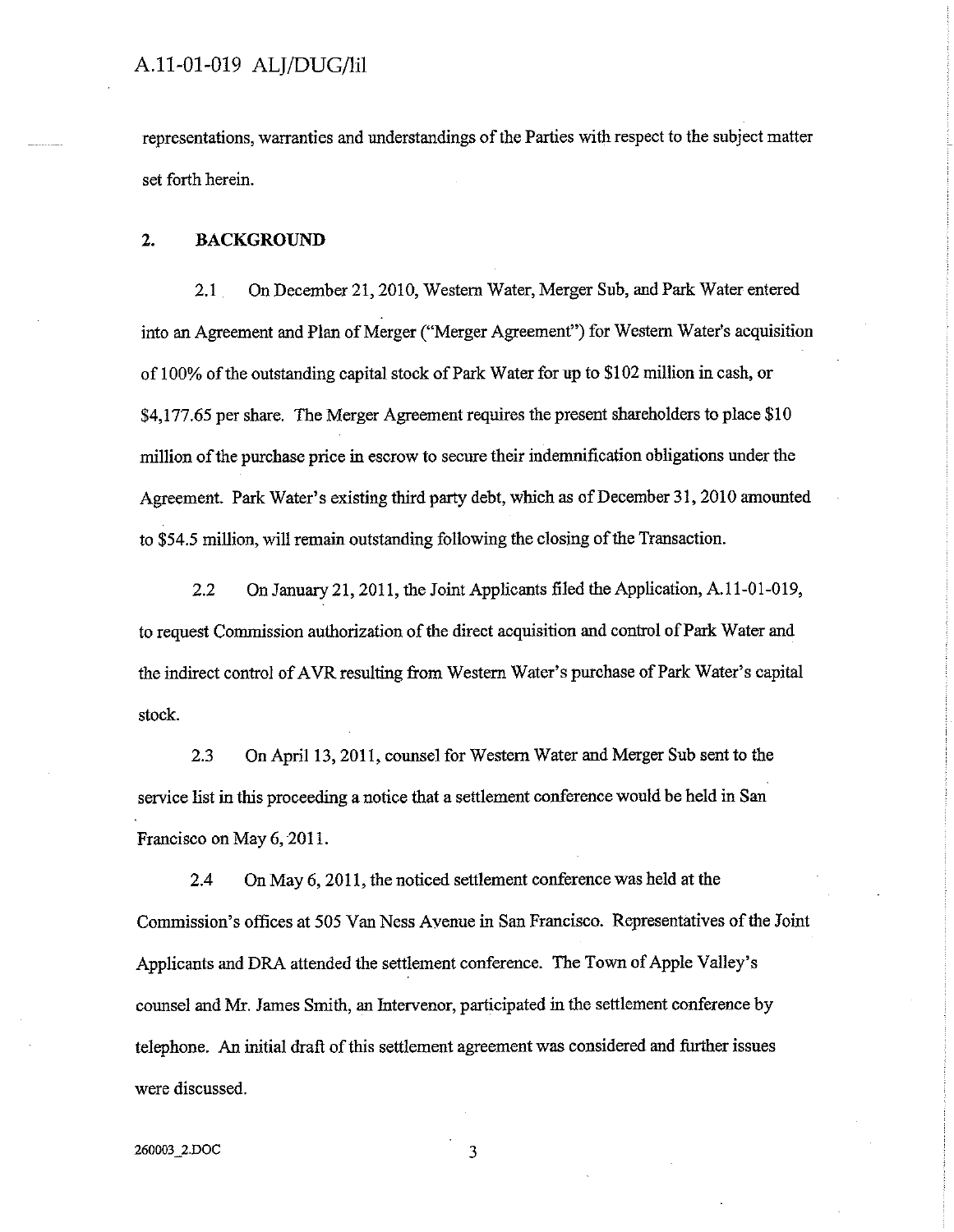2.5 A revised draft settlement agreement, reflecting discussion at the May 6 conference, was circulated and further discussions occurred among participants in that conference, resulting in the present Settlement Agreement.

#### . 3. CONDITIONS OF APPROVAL OF THE PROPOSED TRANSACTION

3.1 The Parties agree to 28 specific conditions that will govern certain aspects of the relationship between Park Water and A VR and Park Water's parent company, Western Water. A copy of the conditions is attached hereto as Appendix A.

3.2 The Joint Applicants agree to follow all of these conditions upon the Commission's approval of the Application and the completion of the proposed transaction.

#### 4. AFFILIATE TRANSACTION RULES

The Parties understand and agree that the water industry-wide affiliate transaction rules developed in Rulemaking 09-04-012 and adopted by Decision 10-l0-019 in that rulemaking apply to both Park Water and Apple Valley and will continue to apply to Park . Water and Apple Valley after the acquisition by Western Water of ownership and control.

Respectfully submitted, .

DIVISION OF RATERAYER ADVOCATES  $B$ y:  $\frac{1}{\sqrt{2}}$ Its: Acting Director Its: President

WESTERN WATER HOLDINGS, LLC By: Robert Dove

SF\_IMAN\_260003\_2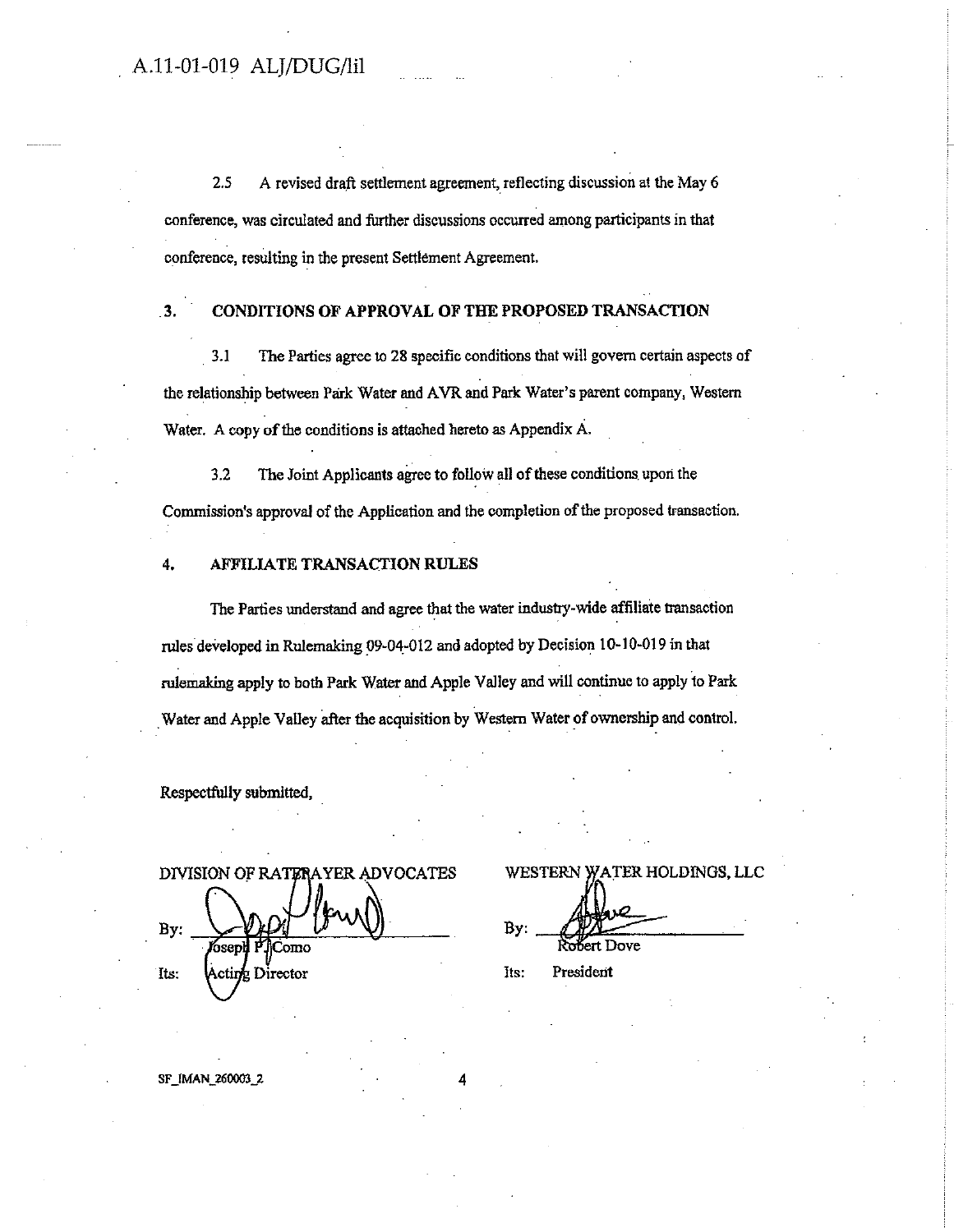## PARK WATER COMPANY

By:  $\frac{\sqrt{2\pi\sqrt{2\pi}}\hat{c}\hat{c}}{\text{Christopher Schilling}}}$  By:

Its: Co- Chief Executive Officer

PWC MERGIAR SUB, INC.  $By:$   $\frac{dy}{dx}$ Ro<del>be</del>rt Dove

Its: President

APPLE VALLEY RANCHOS WATER COMPANY

By:  $\underbrace{\bigcup_{\text{Leigh K. Jordgh}}}\bigcup$ 

Its: Executive Vice President

SF \_JMAN \_260003 \_2 5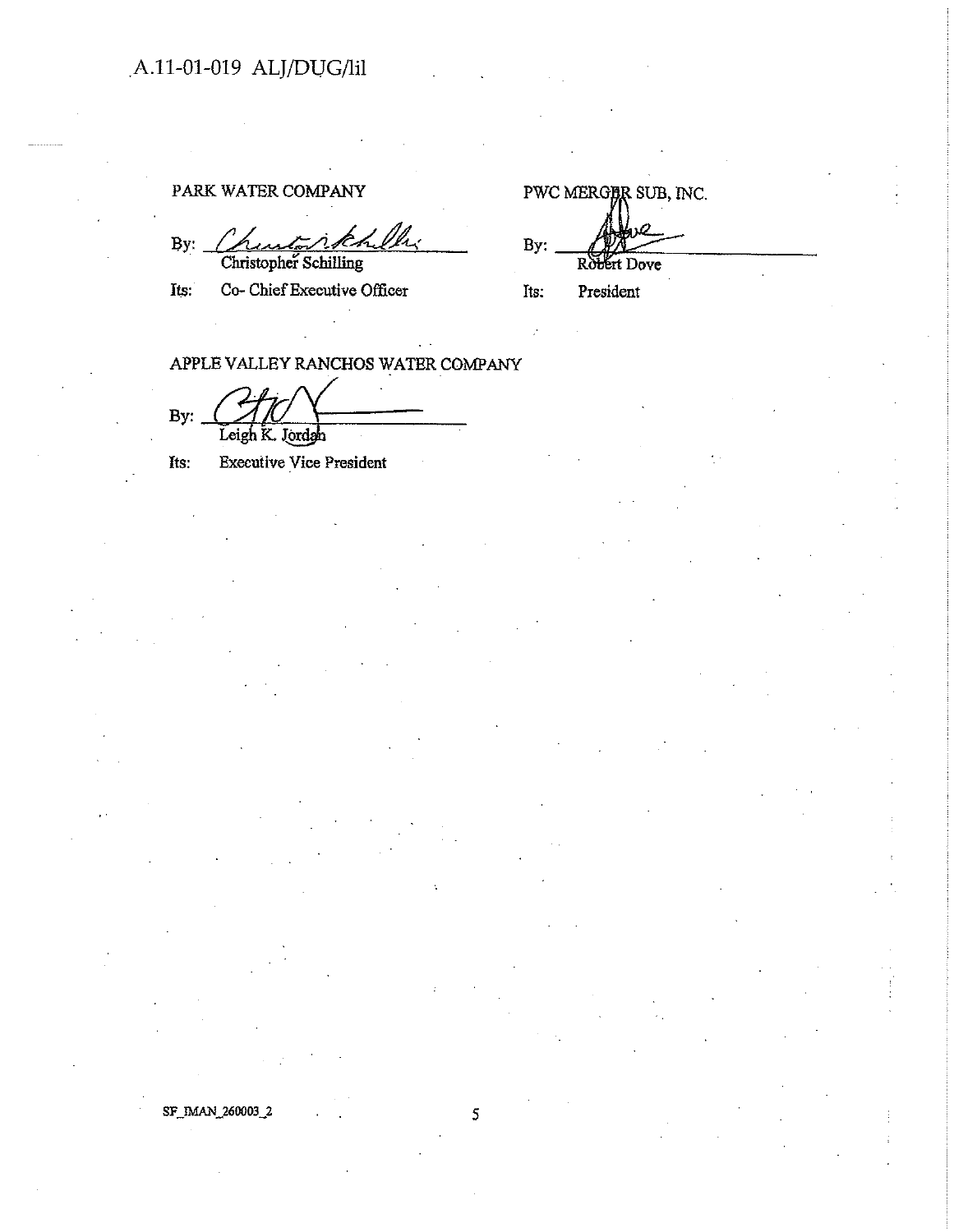#### **APPENDIX A**

#### **Conditions of Approval of the Proposed Transaction**

1. The proposed transaction shall have no effect on the Commission's authority over the provision of public utility service to the public by Park Water Company ("Park Water") and Apple Valley Ranchos Water Company ("AVR").

2. Park Water and AVR shall comply with all applicable California and federal laws and administrative regulations.

3. Western Water Holdings, LLC ("Western Water") shall ensure that Park Water and AVR have adequate capital to fulfill all of their public utility service obligations. The term "capital" encompasses "money and property with which a company carries on its corporate business; a company's assets, regardless of source, utilized for the conduct of the corporate business and for the purpose of deriving gains and profits; and a company's working capital," and is not limited to mean only "equity capital, infrastructure investment, or any other term that does not include, simply, money or working cash." (Decision 02-01-039, Findings of Fact 5 and 6, 2002 Cal. PUC LEXIS 5 \*57.) Western Water acknowledges Park Water's and AVR's need for significant amounts of capital to invest in their water supply and delivery infrastructure and commits to meeting all of Park Water's and AVR's capital needs that the Commission has deemed necessary.

4. For financial purposes, Park Water shall maintain an equity percentage of at least 45%, on a Park-and-subsidiaries-consolidated basis (consistent with the capital structure used for ratemaking purposes), except to the extent the Commission imputes a lower equity percentage for ratemaking purposes.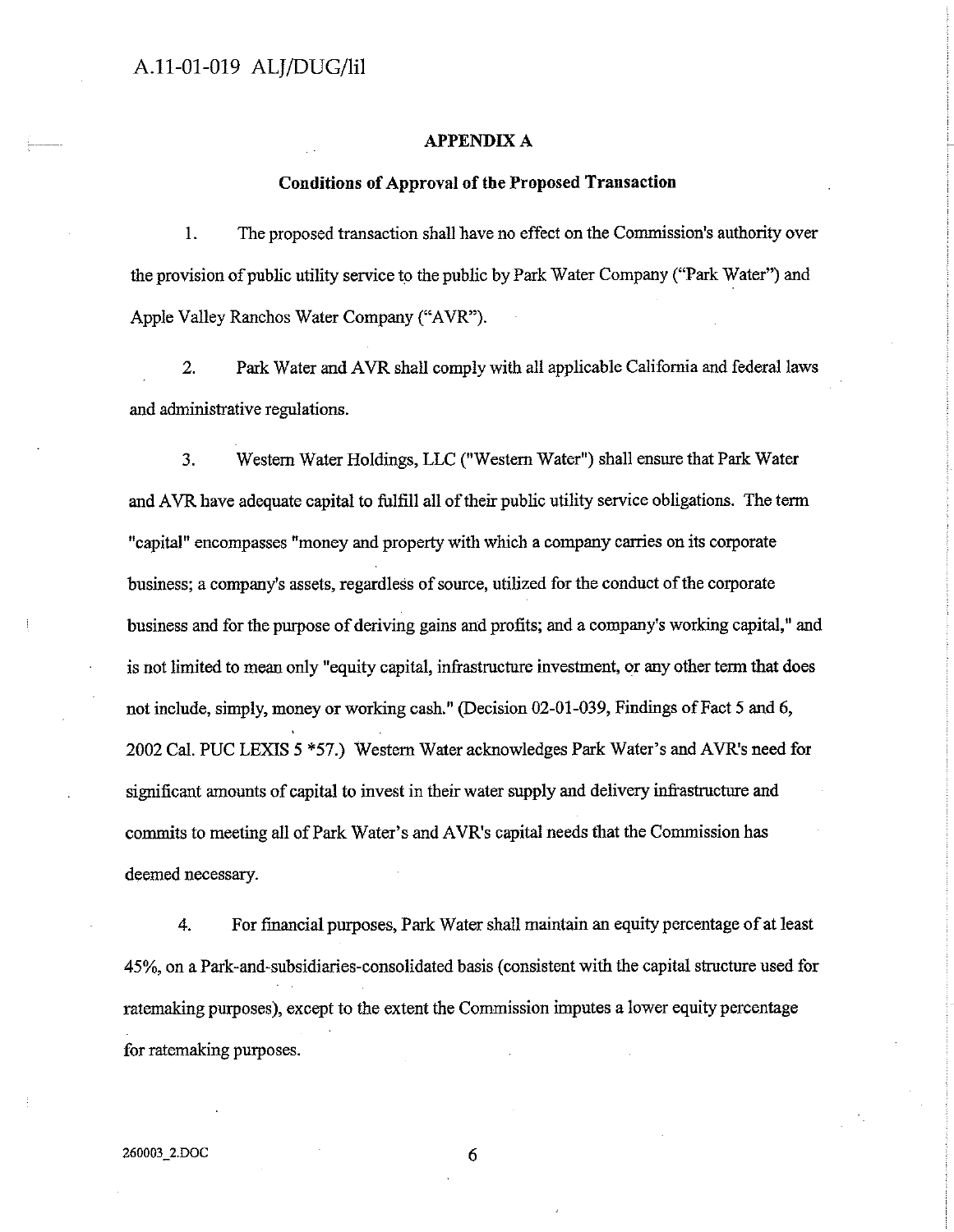5. Park Water and A VR will notify the Commission of any dividends and distributions to Western Water or other Affiliates in their Annual Reports to the Commission (filed on or about March 31 of each year).

6 Park Water and A VR will notify DRA and the Commission in writing of any change in corporate dividend policy within 30 days of the effective date of the adoption of such change.

7. Rate recovery of direct charges from W estem Water or any other unregulated affiliates, as defined in the Affiliate Transaction Rules adopted by Decision 10-10-019 or any amendments or modifications thereto ("Affiliates") to Park Water or AVR shall be prohibited without the Commission's authorization.· All such direct charges shall be specifically identified in general rate cases or advice letter filings.

8. Neither Park Water nor AVR shall issue long-term debt or guarantee any debt of any of their Affiliates without prior approval by the Commission.

9. Neither Park Water nor AVR shall sell, transfer, or encumber any utility assets necessary or useful to provide utility service, including water rights, without prior approval by the Commission.

10. Park Water and AVR shall continue to maintain their books and records in accordance with all Commission rules. Park Water's and A VR's books and records shall be maintained and be available in California.

11. The transfer of ownership and control will not adversely affect Park Water's or AVR's policies with respect to service to customers, employees, operations, financing,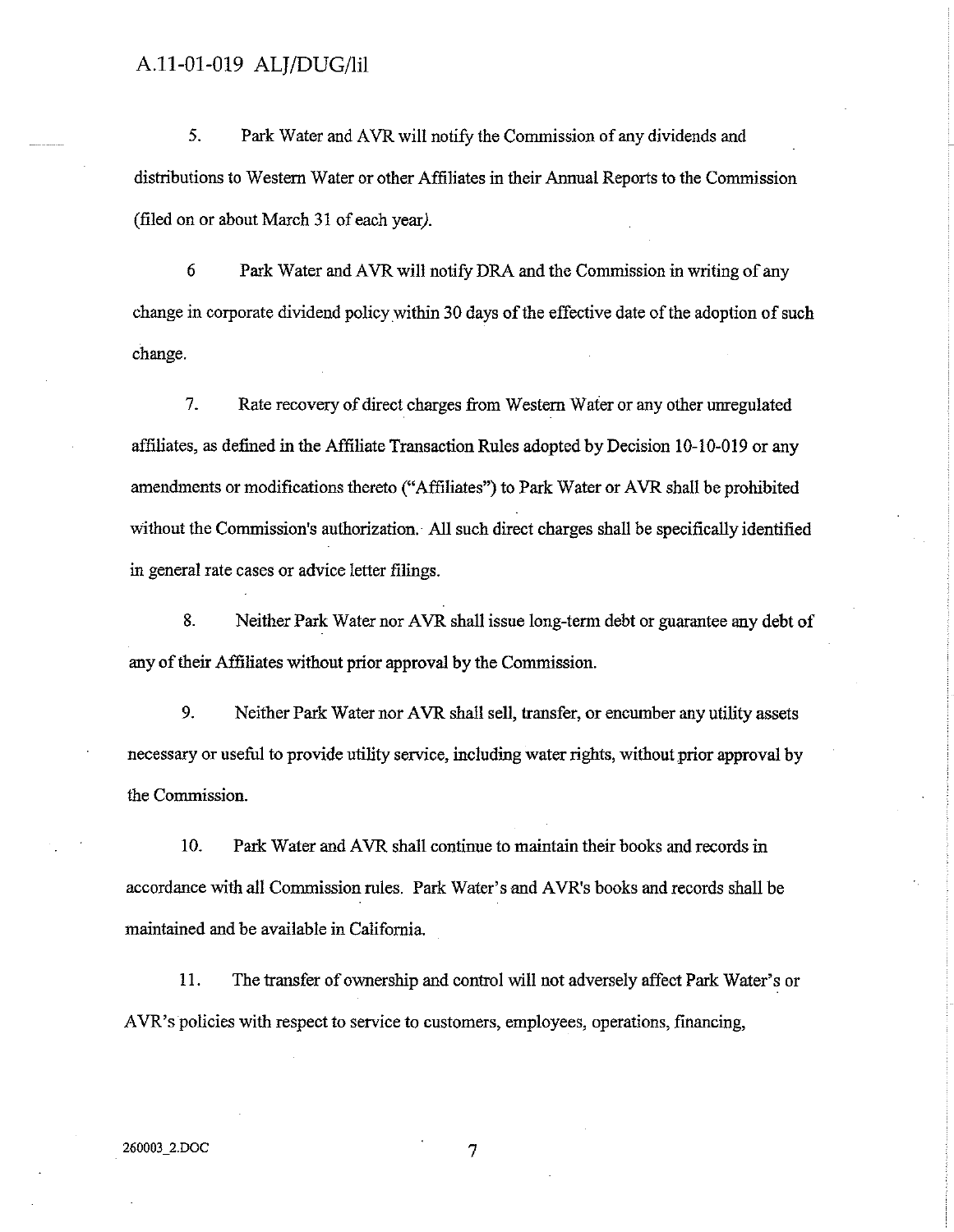accounting, capitalization, rates, depreciation, maintenance, or other matters relating to the public interest or utility operations.

12. Customer service to Park Water's and AVR's customers will not be affected by the transaction. Western Water shall maintain Park Water's and AVR's commitment to high quality public utility water service and community involvement.

13. Park Water and AVR shall maintain their business headquarters in California together with fully operational local offices as appropriate to maintain the high quality of customer service and community involvement. Park Water and AVR shall not close any of its offices as a result of this transaction.

14. No additional layer of management overhead may be allocated to Park Water or AVR as a result of the transaction.

15. The proposed transaction shall not adversely affect any of the outstanding debt owed and recorded as liabilities on the regulated books of Park Water and AVR. There shall be no increase in Park Water's or AVR's cost of service or reduction in quality of service due to effects of the proposed transaction on the income statement, balance sheet or financial position of Park Water or AVR.

16. The ratepayers of Park Water and AVR shall not incur, directly or indirectly, any transaction costs or other liabilities or obligations arising from the proposed transaction. In particular, any expenses incurred by Park Water or A VR due to the proposed transaction or the related Commission proceeding, A.11-01-019 (such as outside legal expense and travel costs) shall be accounted for as non-utility expense and shall not be included in the recorded base of any account included in the calculation of revenue requirement for future rate cases.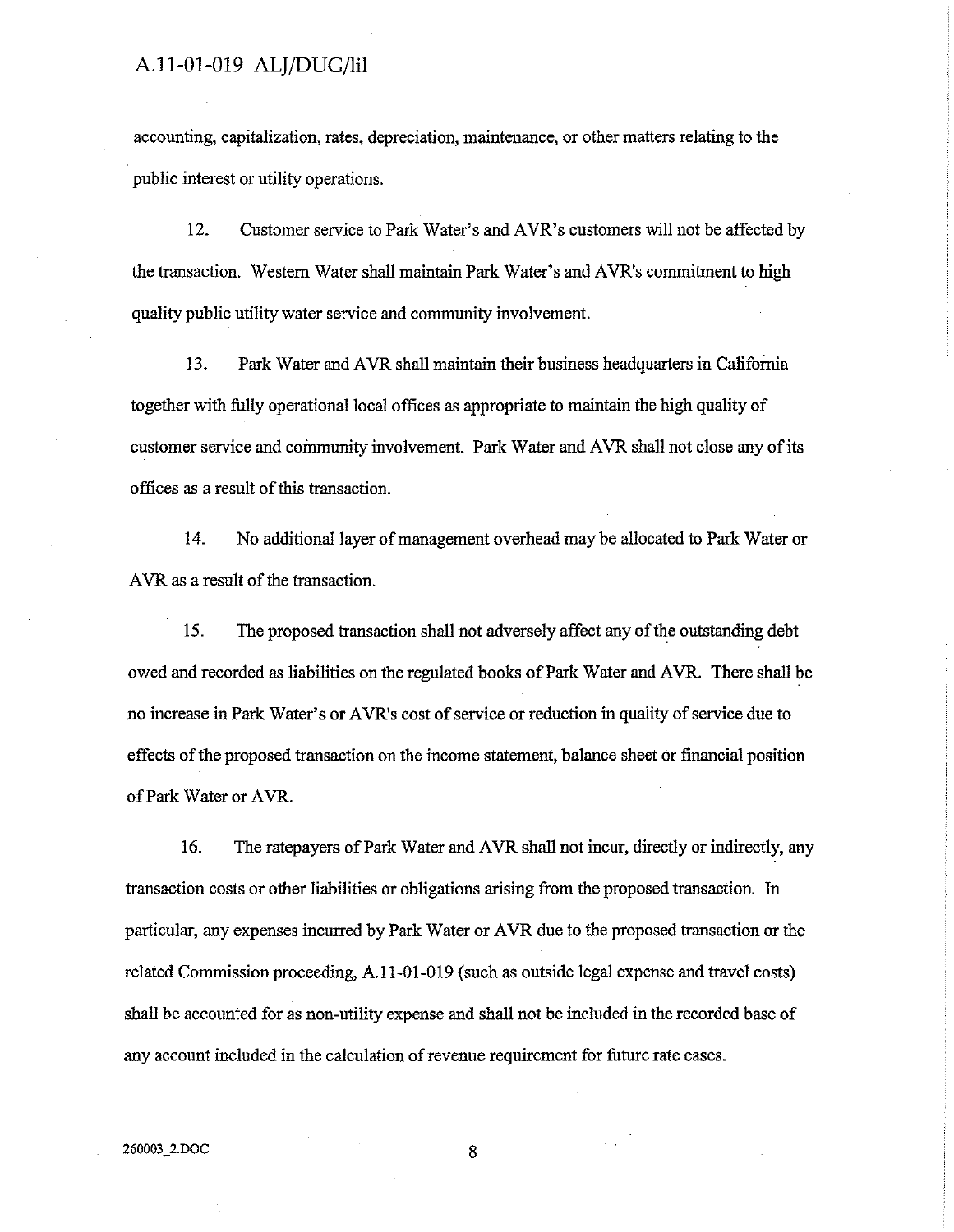17. The payroll and active-employee payroll-related costs associated with the President (Henry H. Wheeler, Jr.) and the Assistant Corporate Secretary (Chayre M. Wheeler), who will retire as a result of completion of the transaction, will not be included in the ratemaking expenses for Park Water's General Office nor will any direct charges or allocations of those costs be included in the ratemaking expenses of Park Water's operating divisions or utility subsidiaries, including A VR. The payroll-related costs to be excluded are workers' compensation insurance, payroll taxes, and associated active-employee benefits. (As neither Mr. nor Ms. Wheeler is eligible for Pension benefits or has ever participated in the 40l(k) plan, there are no costs for these categories; as Mr. and Ms. Wheeler are fully vested in Park Water's Post-retirement Benefits Other than Pension ("PBOP") plan, their retirement does not affect Park Water's PBOP cost.)

18. The amount of Board of Director Fees to be recognized as utility expense in calculating revenue requirement for ratemaking purposes will be set at \$100,000 (in 2012 dollars) per year for the period 2012-2014. This amount will be included in the Park Water General Office expenses, which are allocated to Park Water's operating divisions and utility subsidiaries, including AVR.

19. Consulting fees incurred by Park Water under any consulting agreement or arrangement with Henry H. Wheeler, Jr. will be recognized as utility expense in calculating revenue requirement for ratemaking purposes in the amount of \$63,000 (in 2012 dollars) for 2012 and 2013 and zero in 2014. Specifically, \$63,000 will be added to the expenses otherwise estimated in the Park Water General Office "Outside Services Expense" category for test year 2012, prior to allocation to AVR. In 2014, \$63,000 (in 2012 dollars) will be deducted from the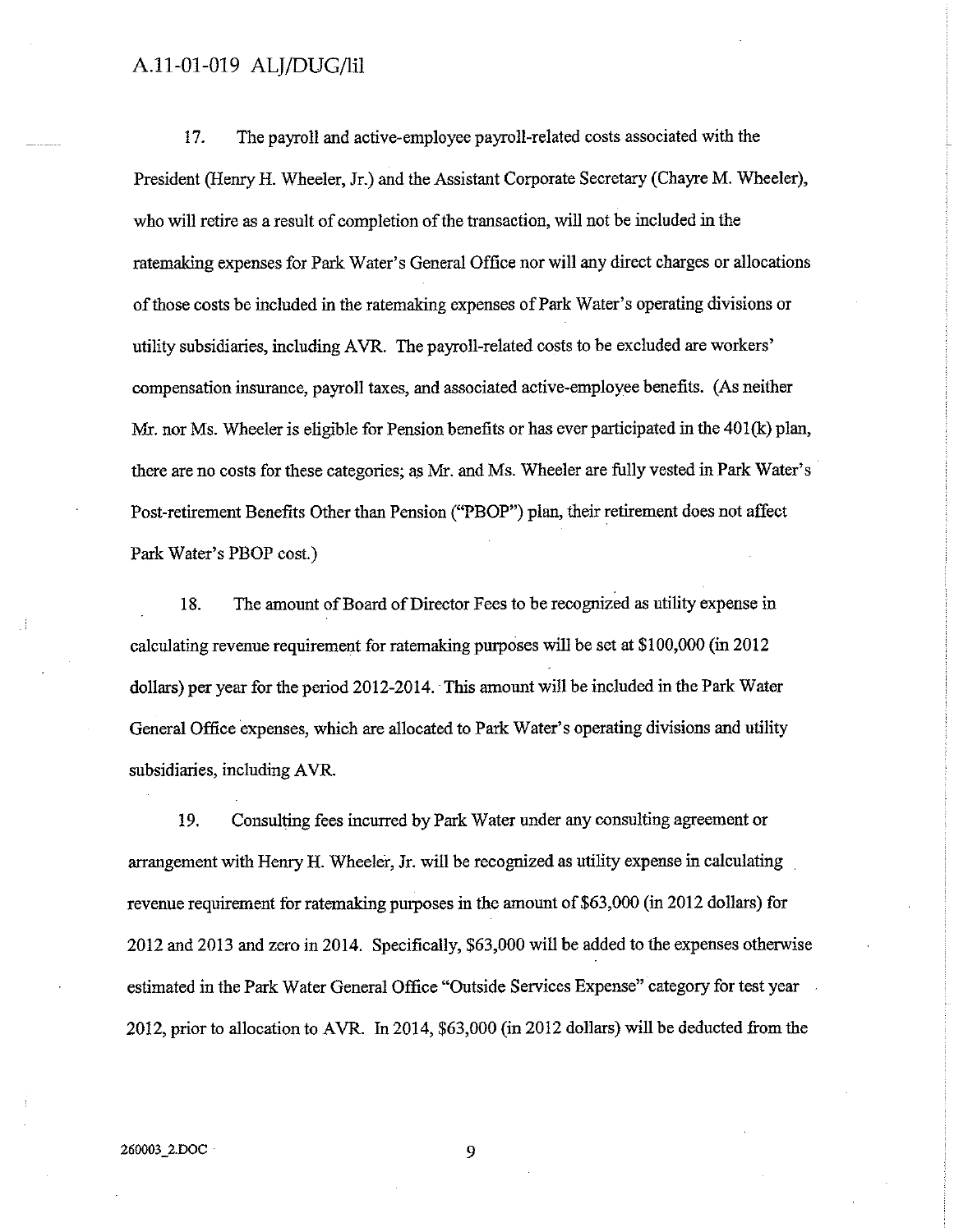adopted 2013 Outside Services expense prior to applying the appropriate escalation factor to arrive at the 2014 expense in the escalation year filing.

20. In future General Rate Increase applications for Park Water or AVR, those companies agree to specifically identify any consulting fees contained in the historic expenses incurred under any consulting agreement or arrangement with Henry H. Wheeler, Jr. so that DRA will have the information to propose any adjustment it may consider appropriate.

21. As part of this proceeding, the ratepayers of Park Water and AVR shall not incur financial obligations due to any premium paid by the purchasing Applicants for the acquisition of Park Water or AVR.

22. Park Water and AVR shall not incur any additional indebtedness, issue any additional securities, or pledge any assets to finance any part of the proposed transaction.

23. Affiliates of Park Water shall take no actions that would impair Park Water's or A VR's ability to fulfill their public utility obligations to serve and to operate in a prudent and efficient manner.

24. Any activities or actions directed at enhancing or increasing Western Water's investment in Park Water will require Commission approval for reflection of such investment in rates.

25. Any loans made to Park Water by Mr. Henry H. Wheeler, Jr. will be at prevailing market rates or lower and will be subject to prior Commission approval.

26. Affiliates of Park Water, including Western Water, shall not require Park Water or AVR to take any action inconsistent with AVR's rights under the terms of the Mojave Basin Adjudication ( *City of Barstow y. City of Adelanto,* Riverside Superior Court Case No. 208568)